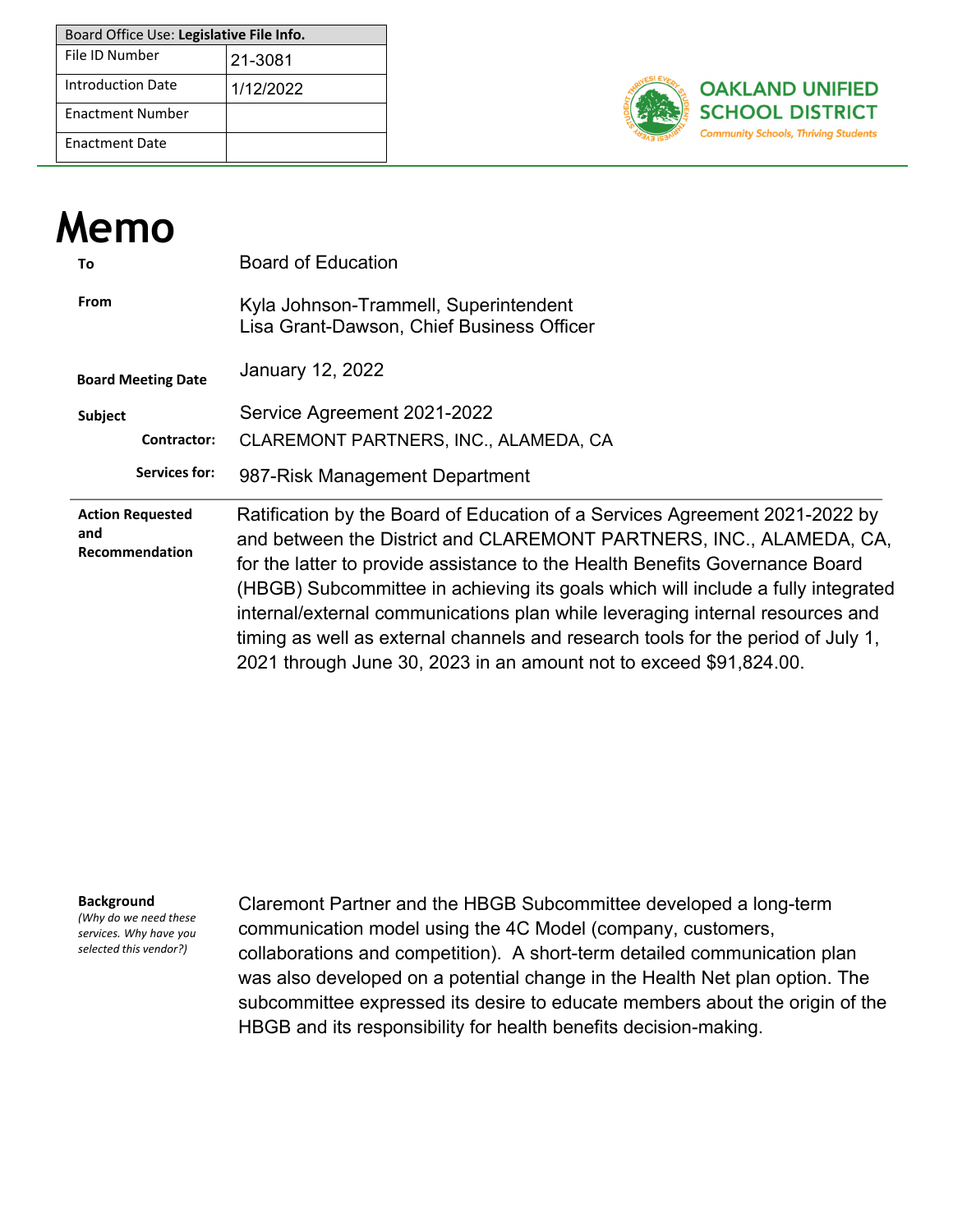



**Attachments:** Services Agreement including Scope of Work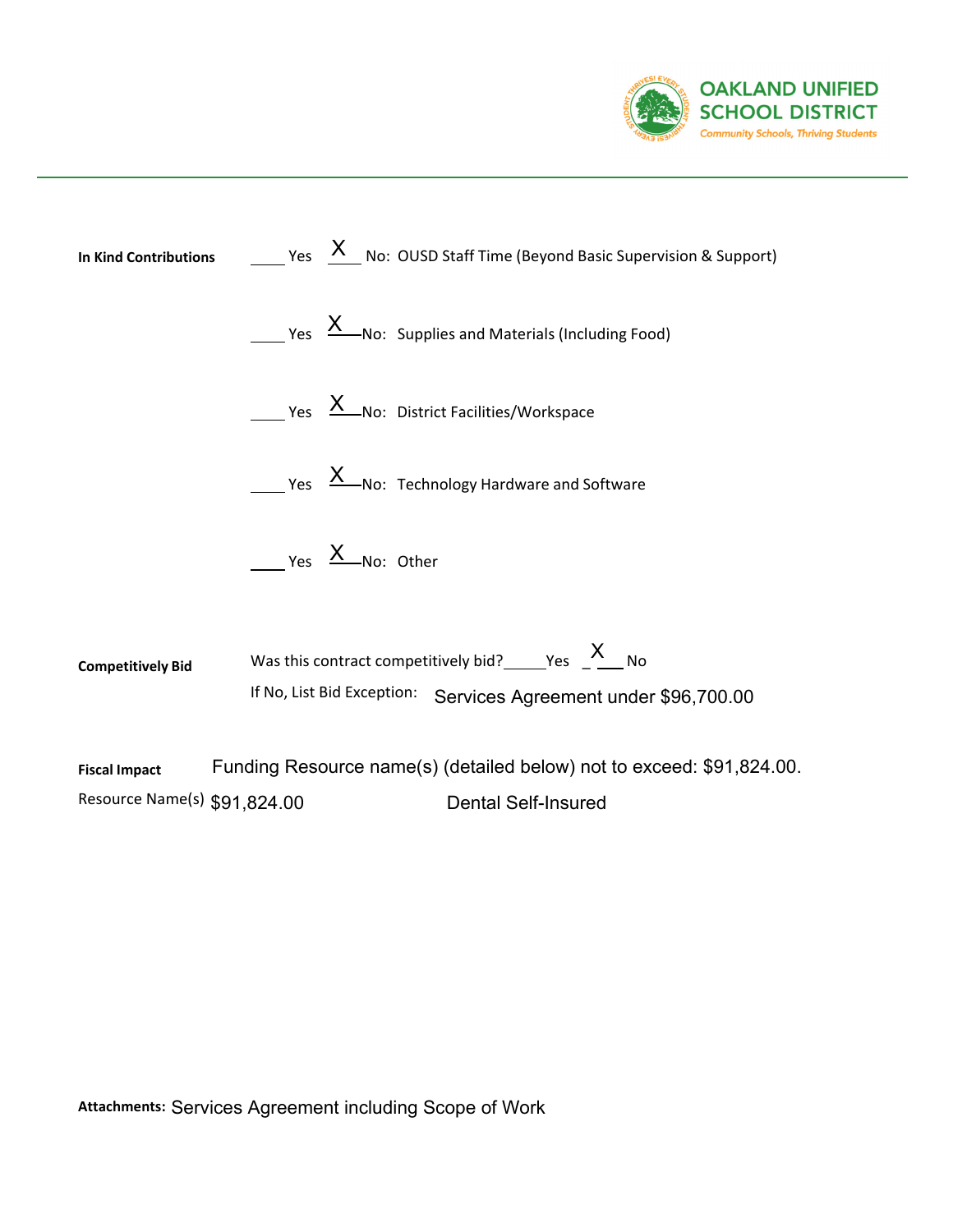# **SERVICES AGREEMENT 2021-2022**

This Services Agreement ("Agreement") is a legally binding contract entered into between the Oakland Unified School District ("OUSD") and the below named entity or individual ("VENDOR," together with OUSD, "PARTIES"):

Full Name of Vendor **Claremont Partners, Inc**

The PARTIES hereby agree as follows:

- 1. **Term**.
	- a. This Agreement shall start on the below date ("Start Date"):

Start Date **July 1, 2021**

If no Start Date is entered, then the Start Date shall be the latest of the dates on which each of the PARTIES signed this Agreement.

b. The work shall be completed no later than the below date ("End Date"):

```
End Date June 30, 2023
```
If no End Date is entered, then the End Date shall be the first June 30 after the Start Date. If the term set forth above would cause the Agreement to exceed the term limits set forth in Education Code section 17596, the Agreement shall instead automatically terminate upon reaching said term limit.

2. **Services**. VENDOR shall provide the services ("Services") as described in #1A and #1B of **Exhibit A,** attached hereto and incorporated herein by reference. To the extent that there may be a school closure (e.g., due to poor air quality, planned loss of power, COVID-19) or similar event in which school sites and/or District offices may be closed or otherwise inaccessible, VENDOR shall describe in #1B of **Exhibit A** whether and how its services would be able to continue.

### 3. **Alignment and Evaluation**.

a. VENDOR agrees to work and communicate with OUSD staff, both formally and informally, to ensure that the Services are aligned with OUSD's mission and are meeting the needs of students as determined by OUSD.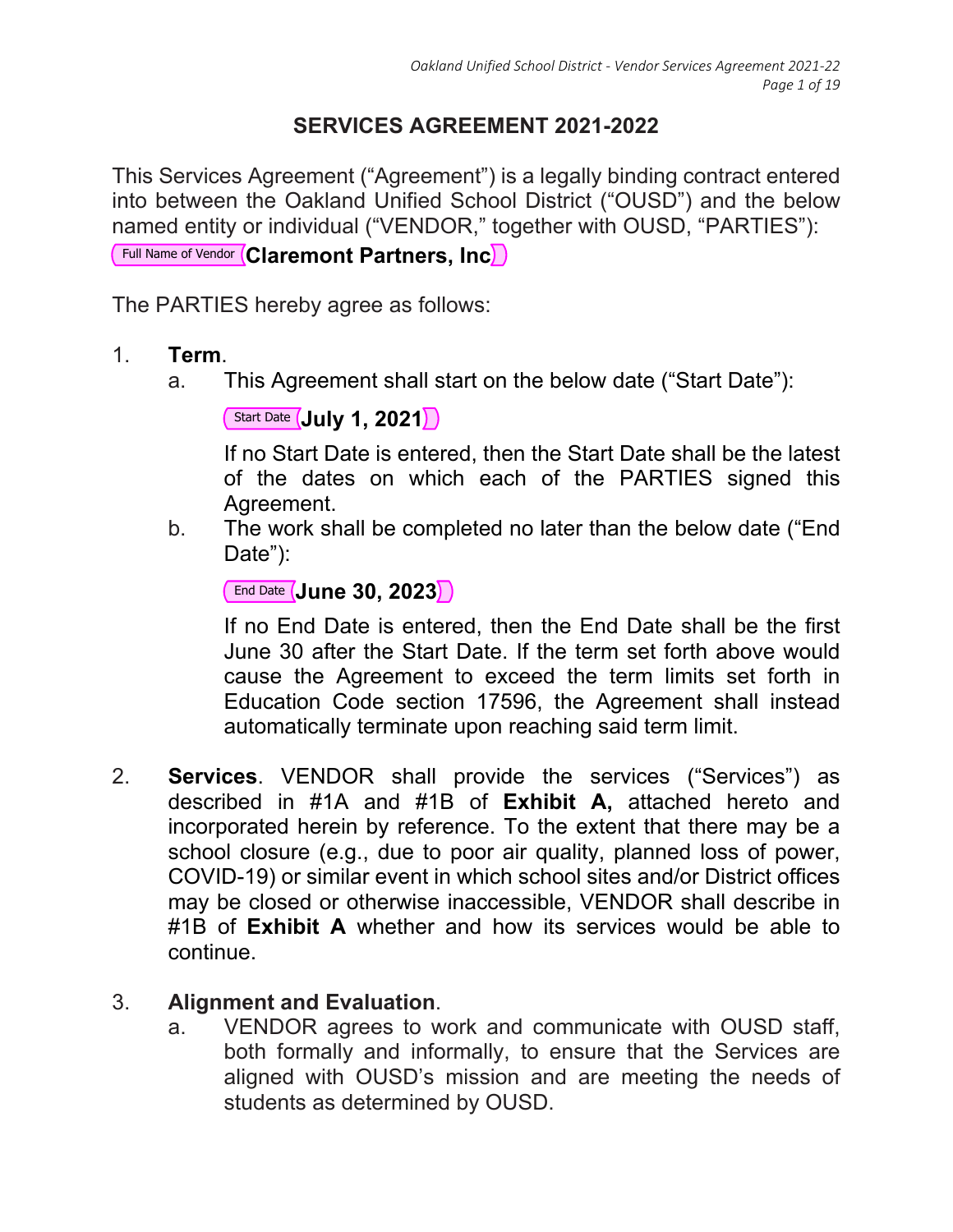- b. OUSD may evaluate VENDOR in any manner which is permissible under the law. OUSD's evaluation may include, without limitation: (i) requesting that OUSD employee(s) evaluate the performance of VENDOR, each of VENDOR's employees, and each of VENDOR's subcontractors, and (ii) announced and unannounced observance of VENDOR, VENDOR's employee(s), and VENDOR's subcontractor(s).
- 4. **Inspection and Approval.** VENDOR agrees that OUSD has the right and agrees to provide OUSD with the opportunity to inspect any and all aspects of the Services performed including, but not limited to, any materials (physical or electronic) produced, created, edited, modified, reviewed, or otherwise used in the preparation, performance, or evaluation of the Services. In accordance with Paragraph 8 (Compensation), the Services performed by VENDOR must meet the approval of OUSD, and OUSD reserves the right to direct VENDOR to redo the Services, in whole or in part, if OUSD, in its sole discretion, determines that the Services were not performed in accordance with this Agreement.
- 5. **Data and Information Requests**. VENDOR shall timely provide OUSD with any data and information OUSD reasonably requests regarding students to whom the Services are provided. VENDOR shall register with and maintain current information within OUSD's Community Partner database unless OUSD communicates to VENDOR in writing otherwise, based on OUSD's determination that the Services are not related to community school outcomes. If and when VENDOR's programs and school site(s) change (either midyear or in subsequent years), VENDOR shall promptly update the information in the database.

# 6. **Confidentiality and Data Privacy**.

a. OUSD may share information with VENDOR pursuant to this Agreement in order to further the purposes thereof. VENDOR and all VENDOR's agents, personnel, employee(s), and/or subcontractor(s) shall maintain the confidentiality of all information received in the course of performing the Services, provided such information is (i) marked or identified as "confidential" or "privileged," or (ii) reasonably understood to be confidential or privileged.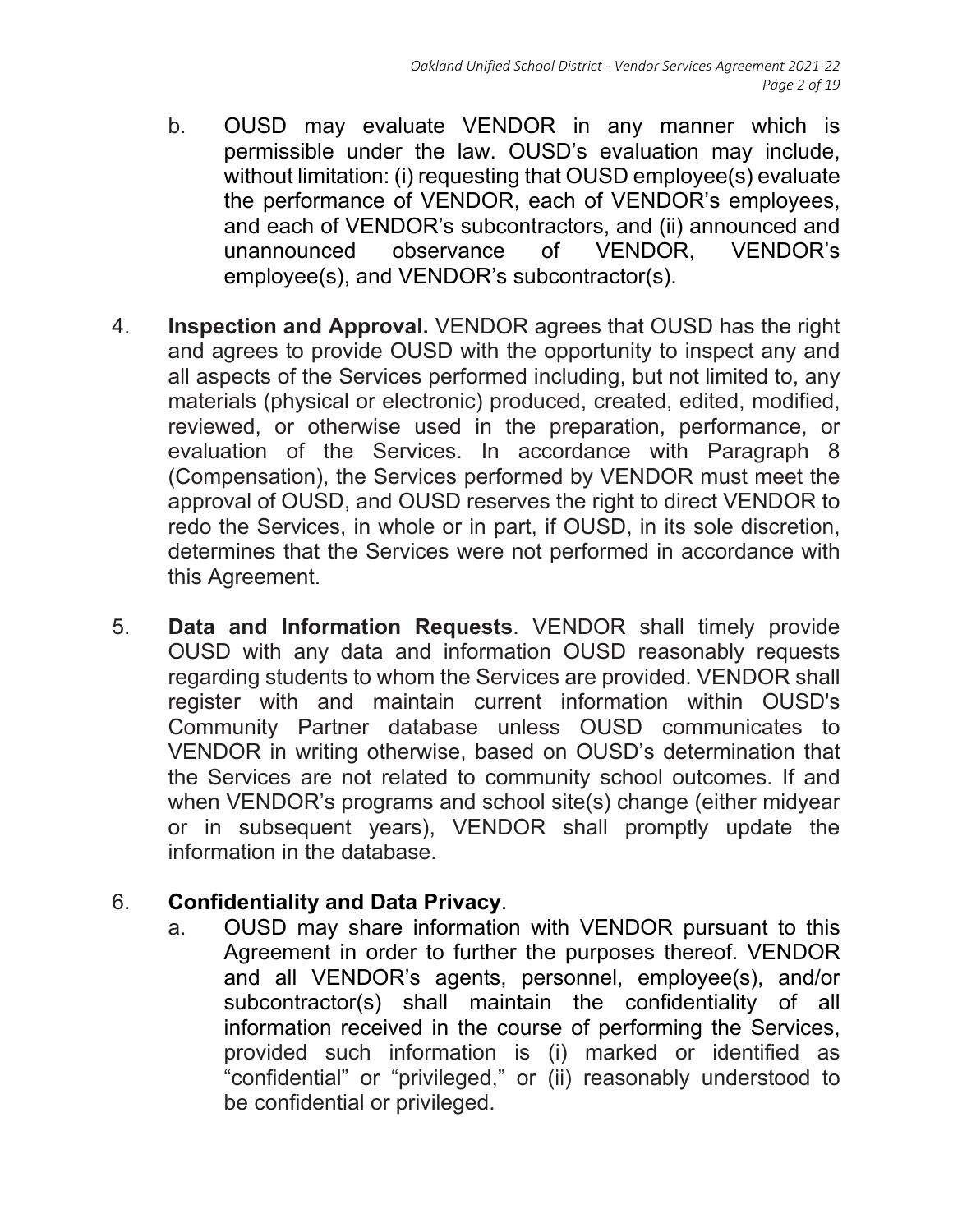- b. VENDOR understands that student data is confidential. If VENDOR will access or receive identifiable student data, other than directory information, in connection with this Agreement, VENDOR agrees to do so only after VENDOR and OUSD execute a separate data sharing agreement.
	- (i) If VENDOR is a software vendor, it agrees to access or receive identifiable student data, other than directory information, only after executing a California Student Data Privacy Agreement ("CSDPA") or CSDPA Exhibit E (available here).
	- (ii) If VENDOR is not a software vendor, it agrees to access or receive identifiable student data, other than directory information, only after executing the OUSD Data Sharing Agreement (available here).
	- (iii) Notwithstanding Paragraph 28 (Indemnification), should VENDOR access or receive identifiable student data, other than directory information, without first executing a separate data sharing agreement, VENDOR shall be solely liable for any and all claims or losses resulting from its access or receipt of such data.
- c. All confidentiality requirements, including those set forth in the separate data sharing agreement, extend beyond the termination of this Agreement.
- 7. **Copyright/Trademark/Patent/Ownership**. VENDOR understands and agrees that all matters produced under this Agreement, excluding any intellectual property that existed prior to execution of this Agreement, shall be works for hire as defined under Title 17 of the United States Code, and all copyrights in those works are the property of OUSD. These matters include, without limitation, drawings, plans, specifications, studies, reports, memoranda, computation sheets, the contents of computer diskettes, artwork, copy, posters, billboards, photographs, videotapes, audiotapes, systems designs, software, reports, diagrams, surveys, source codes or any other original works of authorship, or other documents prepared by VENDOR, its employees, or its subcontractors in connection with the Services performed under this Agreement. VENDOR cannot use, reproduce, distribute, publicly display, perform, alter, remix, or build upon matters produced under this Agreement without OUSD's express written permission. OUSD shall have all right, title and interest in said matters,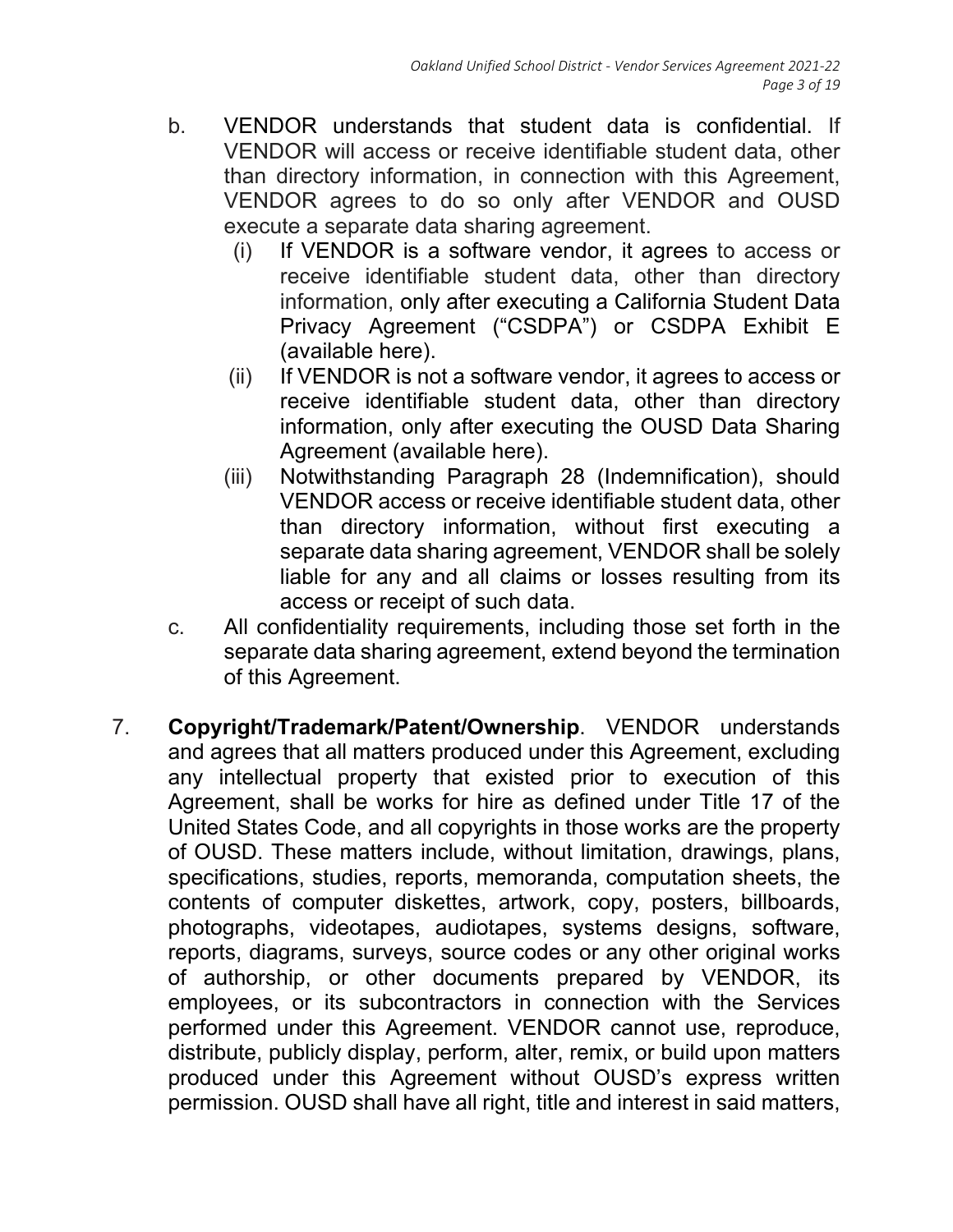including the right to register the copyright, trademark, and/or patent of said matter in the name of OUSD. OUSD may, with VENDOR's prior written consent, use VENDOR's name in conjunction with the sale, use, performance and distribution of the matters, for any purpose and in any medium.

- 8. **Compensation**. OUSD agrees to pay VENDOR for satisfactorily performing Services in accordance with this Paragraph, Paragraph 10 (Invoicing), and #1C in **Exhibit A**.
	- a. The compensation under this Agreement shall not exceed:

```
$ Not-to-Exceed Amount
Ninety-one thousand, eight hundred twenty-four and 00/100 
91,824.
```
This sum shall be for full performance of this Agreement and includes all fees, costs, and expenses incurred by VENDOR including, but not limited to, labor, materials, taxes, profit, overhead, travel, insurance, permitted subcontractor costs, and other costs.

- b. OUSD shall not pay and shall not be liable to VENDOR for any costs or expenses paid or incurred by VENDOR not described in **Exhibit A**.
- c. Payment for Services shall be made for all undisputed amounts no more frequently than in monthly installment payments within sixty (60) days after VENDOR submits an invoice to OUSD, in accordance with Paragraph 10 (Invoicing), for Services actually performed and after OUSD's written approval that Services were actually performed. The granting of any payment by OUSD, or the receipt thereof by VENDOR, shall in no way lessen the liability of VENDOR to correct unsatisfactory performance of Services, even if the unsatisfactory character of the performance was not apparent or detected at the time a payment was made. If OUSD determines that VENDOR's performance does not conform to the requirements of this Agreement, VENDOR agrees to correct its performance without delay.
- d. Compensation for any Services performed prior to the Start Date or after the End Date shall be at OUSD's sole discretion and in an amount solely determined by OUSD. VENDOR agrees that it shall not expect or demand payment for the performance of such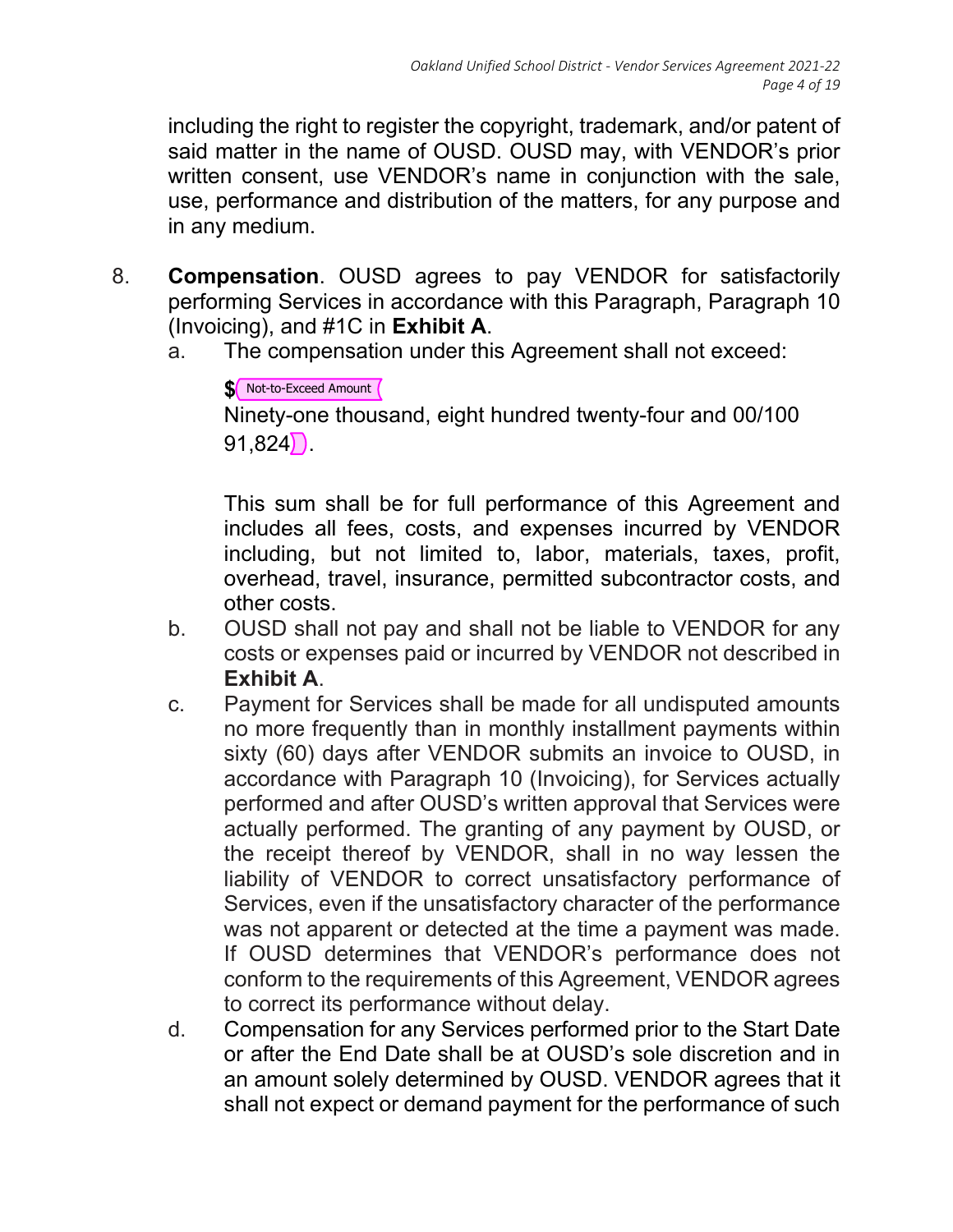services.

- e. VENDOR acknowledges and agrees not to expect or demand payment for any Services performed prior to the PARTIES, particularly OUSD, validly and properly executing this Agreement until this Agreement is validly and properly executed and shall not rely on verbal or written communication from any individual, other than the President of the OUSD Governing Board, the OUSD Superintendent, or the OUSD General Counsel, stating that OUSD has validly and properly executed this Agreement.
- 9. **Equipment and Materials**. VENDOR shall provide all equipment, materials, and supplies necessary for the performance of this Agreement.
- 10. **Invoicing**. Invoices furnished by VENDOR under this Agreement must be in a form acceptable to OUSD.
	- a. All amounts paid by OUSD shall be subject to audit by OUSD. Invoices shall include, without limitation: VENDOR name, VENDOR address, invoice date, invoice number, purchase order number, name of school or department to which Services were provided, name(s) of the person(s) performing Services, date(s) Services were performed, brief description of Services provided on each date, the total invoice amount, and the basis for the total invoice amount (e.g., if hour rate, the number of hours on each date and the rate for those hours).
	- b. If OUSD, at its sole discretion, determines an invoice fails to include the required elements, OUSD will not pay the invoice and will inform VENDOR of the missing items; VENDOR shall resubmit an invoice that includes the required elements before OUSD will pay the invoice.
	- c. Invoices must be submitted monthly, and within 30 days of the conclusion of the applicable billing period, unless otherwise agreed. OUSD reserves the right to refuse to pay untimely invoices.
	- d. OUSD reserves the right to add or change invoicing requirements. If OUSD does add or change invoicing requirements, it shall notify VENDOR in writing and the new or modified requirements shall be mandatory upon receipt by VENDOR of such notice.
	- e. To the extent that VENDOR has described how the Services may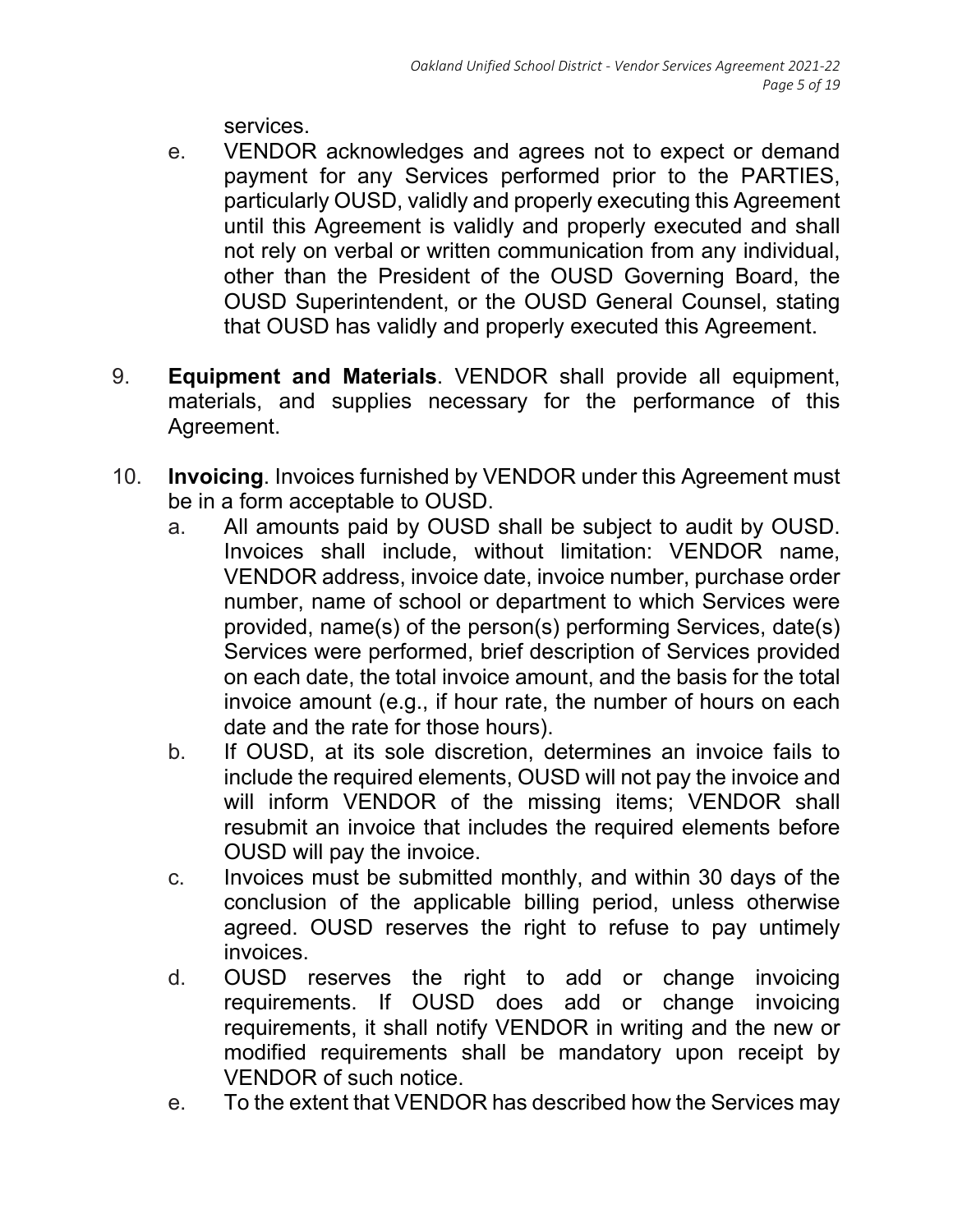be provided both in-person and not in-person, VENDOR's invoices shall—in addition to any invoice requirement added or changed under subparagraph (c)—indicate whether the Services are provided in-person or not.

- f. All invoices furnished by VENDOR under this Agreement shall be delivered to OUSD via email unless OUSD requests, in writing, a different method of delivery.
- 11. **Termination**.
	- a. For Convenience by OUSD. OUSD may at any time terminate this Agreement upon thirty (30) days prior written notice to VENDOR. OUSD shall compensate VENDOR for Services satisfactorily provided through the date of termination. Upon approval by OUSD legal counsel, the OUSD Superintendent or an OUSD Chief or Deputy may issue the termination notice without approval by the OUSD Governing Board, in which case this Agreement would terminate upon ratification of the termination by the OUSD Governing Board or thirty (30) days after the notice was provided, whichever is later.
	- b. Due to COVID-19. Notwithstanding Paragraph 19 (Coronavirus/ COVID-19) or any other language of this Agreement, if a shelterin-place (or similar) order due to COVID-19 is issued or is in effect during the term of this Agreement that would prohibit or limit, at the sole discretion of OUSD, the ability of VENDOR to perform the Services, OUSD may terminate this Agreement upon seven (7) days prior written notice to VENDOR. Upon approval by OUSD legal counsel, the OUSD Superintendent or an OUSD Chief or Deputy may issue the termination notice without approval by the OUSD Governing Board, in which case this Agreement would terminate upon ratification of the termination by the OUSD Governing Board or seven (7) days after the notice was provided, whichever is later.
	- c. For Cause. Either PARTY may terminate this Agreement by giving written notice of its intention to terminate for cause to the other PARTY. Written notice shall contain the reasons for such intention to terminate. Cause shall include (i) material violation of this Agreement or (ii) if either PARTY is adjudged bankrupt, makes a general assignment for the benefit of creditors, or a receiver is appointed on account of its insolvency. Upon approval by OUSD legal counsel, the OUSD Superintendent or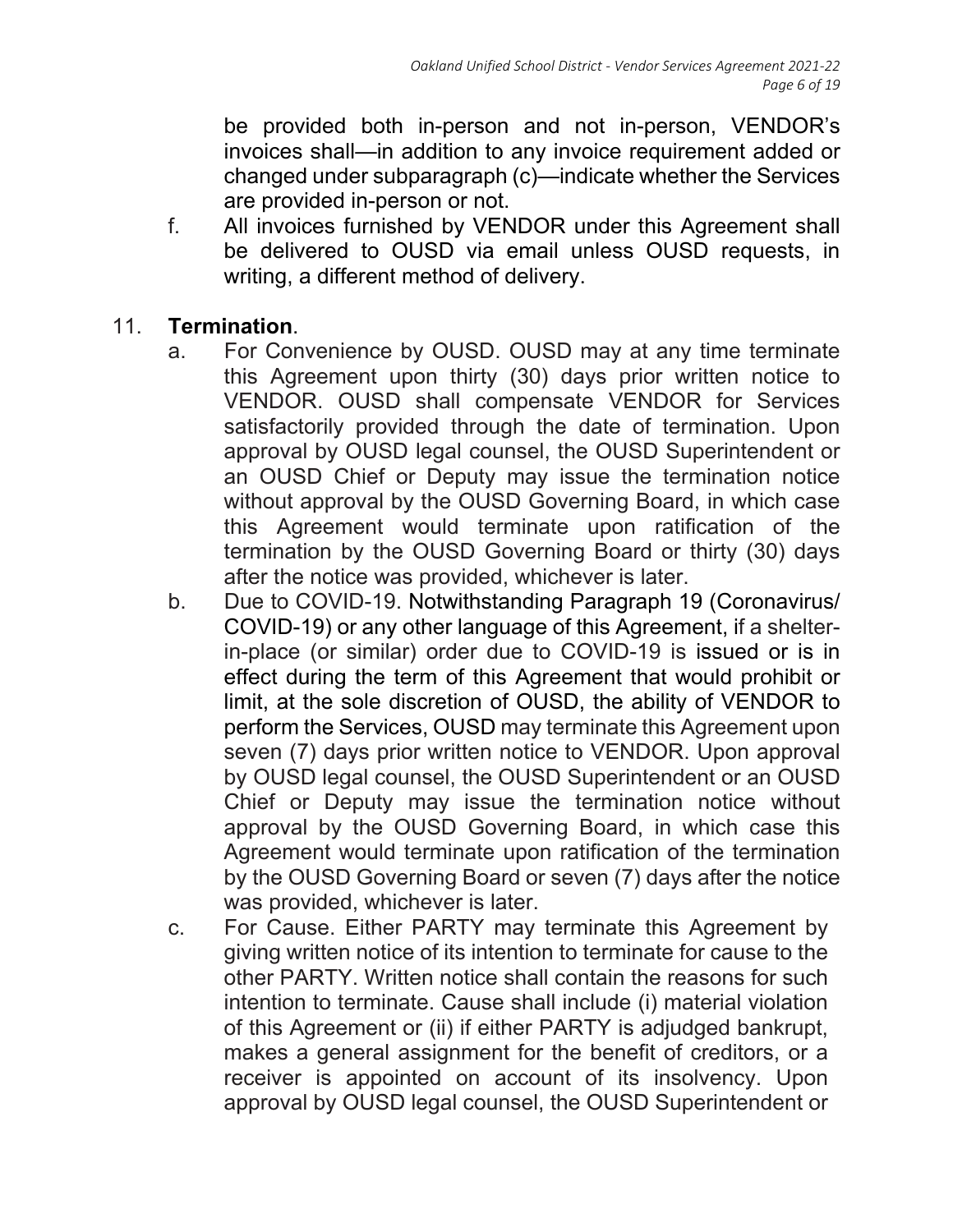an OUSD Chief or Deputy may issue the termination notice without approval by the OUSD Governing Board, in which case this Agreement would terminate upon ratification of the termination by the OUSD Governing Board or three (3) days after the notice was provided, whichever is later, unless the condition or violation ceases or satisfactory arrangements for the correction are made.

- d. Upon termination, VENDOR shall provide OUSD with all materials produced, maintained, or collected by VENDOR pursuant to this Agreement, whether or not such materials are complete or incomplete or are in final or draft form. Among these materials shall include:
	- (i) 1. At the written request of the HBGB and/or HBGB designee, or HBGB Co-Chair, all participant data necessary to administer services, shall be transferred to the HBGB.
	- (ii) 2. Following termination of the Agreement Contractor shall transfer all the District and participant data necessary to administer the services to the successor.
	- (iii) 3. Such data shall be transferred to the successor and/or HBGB 60 days prior to the effective date of termination or written request.
	- (iv) 4. If the data transfer described in this Paragraph 12 is not completed by the deadline Contractor shall pay a late fee of \$500 per day each day until the data is provided.
- 12. **Legal Notices**. All legal notices provided for under this Agreement shall be sent via email to the email address set forth below and shall be either (i) personally delivered during normal business hours or (ii) sent by U.S. Mail (certified, return receipt requested) with postage prepaid to the other PARTY at the address set forth below.

# **OUSD**

| Name:      | Joshua R. Daniels                |
|------------|----------------------------------|
| Site/Dept: | <b>Office of General Counsel</b> |
| Address:   | 1000 Broadway, Suite 300         |
|            | City, ST Zip: Oakland, CA 94607  |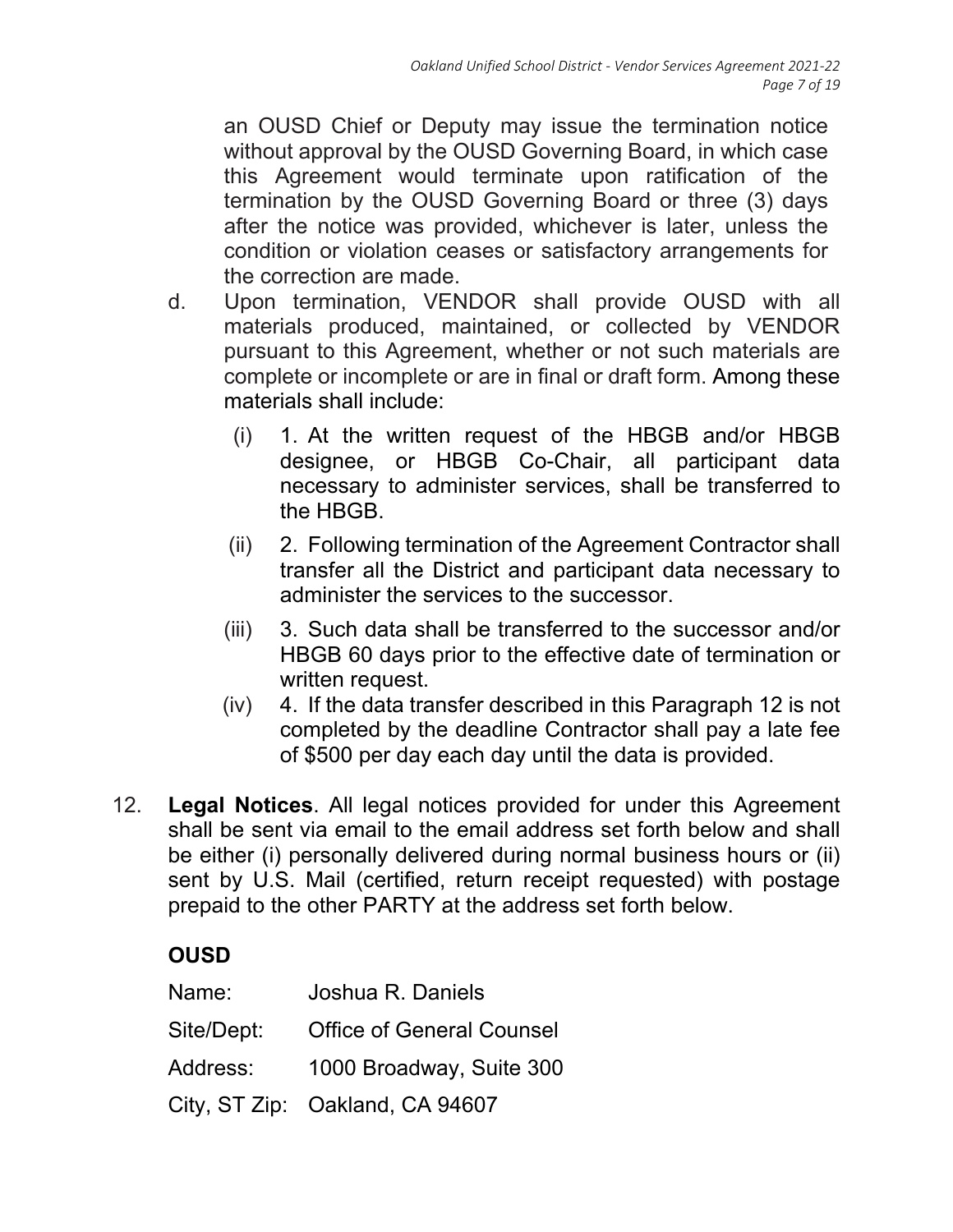Email: ousdlegal@ousd.org

### **VENDOR**

| Name:         | Name <b>Devon Devine</b>                                               |
|---------------|------------------------------------------------------------------------|
| Title:        | <b>Title (Partner)</b>                                                 |
| Address:      | Address (1050 Marina Village Parkway Ste. 204)                         |
| City, ST Zip: | City, ST Zip (Alameda, CA 94501)                                       |
| Phone:        | Phone $(408 - 607 - 1076)$                                             |
| Email:        | $\frac{[Email]}{[H]}\left(\text{ddevine@claremontpartners.net}\right)$ |

Notice shall be effective when received if personally served or emailed or, if mailed, three days after mailing. Either PARTY must give written notice of a change of mailing address or email.

#### 13. **Status**.

- a. This is not an employment contract. VENDOR, in the performance of this Agreement, shall be and act as an independent contractor. VENDOR understands and agrees that it and any and all of its employees shall not be considered employees of OUSD, and are not entitled to benefits of any kind or nature normally provided employees of OUSD and/or to which OUSD's employees are normally entitled, including, but not limited to, State Unemployment Compensation or Worker's Compensation. VENDOR shall assume full responsibility for payment of all Federal, State, and local taxes or contributions, including unemployment insurance, social security and income taxes with respect to VENDOR's employees.
- b. If VENDOR is a natural person, VENDOR verifies all of the following:
	- (i) VENDOR is free from the control and direction of OUSD in connection with VENDOR's work;
	- (ii) VENDOR's work is outside the usual course of OUSD's business; and
	- (iii) VENDOR is customarily engaged in an independently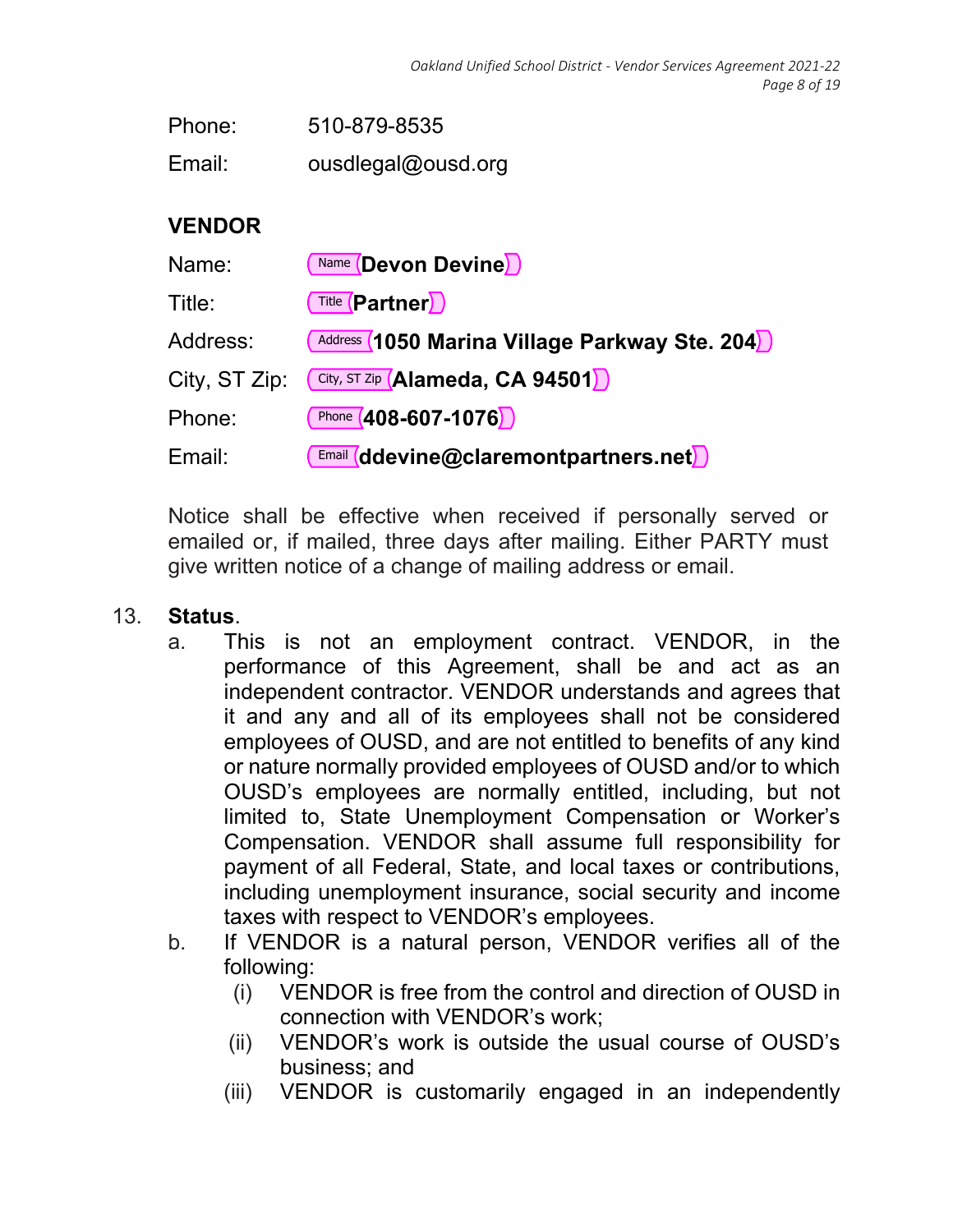established trade, occupation, or business of the same nature as that involved in the work performed for OUSD.

- c. If VENDOR is a business entity, VENDOR verifies all of the following:
	- (i) VENDOR is free from the control and direction of OUSD in connection with the performance of the work;
	- (ii) VENDOR is providing services directly to OUSD rather than to customers of OUSD;
	- (iii) the contract between OUSD and VENDOR is in writing;
	- (iv) VENDOR has the required business license or business tax registration, if the work is performed in a jurisdiction that requires VENDOR to have a business license or business tax registration;
	- (v) VENDOR maintains a business location that is separate from the business or work location of OUSD;
	- (vi) VENDOR is customarily engaged in an independently established business of the same nature as that involved in the work performed;
	- (vii) VENDOR actually contracts with other businesses to provide the same or similar services and maintains a clientele without restrictions from OUSD;
	- (viii) VENDOR advertises and holds itself out to the public as available to provide the same or similar services;
	- (ix) VENDOR provides its own tools, vehicles, and equipment to perform the services;
	- (x) VENDOR can negotiate its own rates;
	- (xi) VENDOR can set its own hours and location of work; and
	- (xii) VENDOR is not performing the type of work for which a license from the Contractor's State License Board is required, pursuant to Chapter 9 (commencing with section 7000) of Division 3 of the Business and Professions Code.

# 14. **Qualifications and Training**.

a. VENDOR represents and warrants that VENDOR has the qualifications and ability to perform the Services in a professional manner, without the advice, control or supervision of OUSD. VENDOR will perform the Services in accordance with generally and currently accepted principles and practices of its profession for services to California school districts and in accordance with applicable laws, codes, rules, regulations,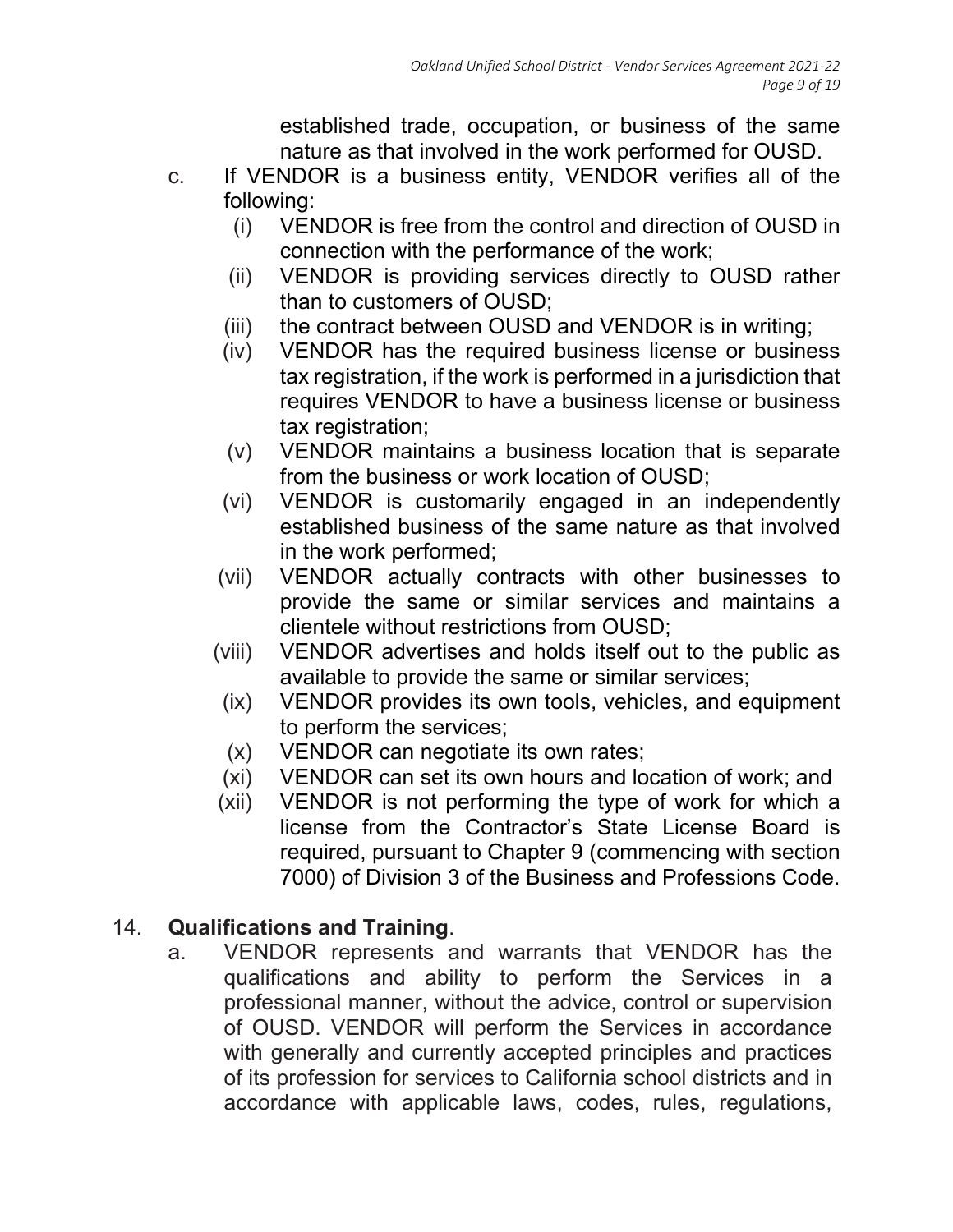and/or ordinances. All VENDOR employees and agents shall have sufficient skill and experience to perform the work assigned to them.

- b. VENDOR represents and warrants that its employees and agents are specially trained, experienced, competent and fully licensed to provide the Services identified in this Agreement in conformity with the laws and regulations of the State of California, the United States of America, and all local laws, ordinances and/or regulations, as they may apply, if VENDOR was selected, at least in part, on such representations and warrants.
- 15. **Certificates/Permits/Licenses/Registration**. VENDOR's employees or agents shall secure and maintain in force such certificates, permits, licenses and registration as are required by law in connection with the furnishing of Services pursuant to this Agreement.

### 16. **Insurance**.

- a. Commercial General Liability Insurance. Unless specifically waived by OUSD as noted in **Exhibit A**, VENDOR shall maintain Commercial General Liability Insurance, including automobile coverage, with limits of at least one million dollars (\$1,000,000) per occurrence for corporal punishment, sexual misconduct, harassment, bodily injury and property damage. The coverage shall be primary as to OUSD and shall name OUSD as an additional insured with the additional insured endorsement provided to OUSD within 15 days of effective date of this Agreement (and within 15 days of each new policy year thereafter during the term of this Agreement). Evidence of insurance shall be attached to this Agreement or otherwise provided to OUSD upon request. Endorsement of OUSD as an additional insured shall not affect OUSD's rights to any claim, demand, suit or judgment made, brought or recovered against VENDOR. The policy shall protect VENDOR and OUSD in the same manner as though each were separately issued. Nothing in said policy shall operate to increase the Insurer's liability as set forth in the policy beyond the amount or amounts shown or to which the Insurer would have been liable if only one interest were named as an insured.
- b. Workers' Compensation Insurance. Unless specifically waived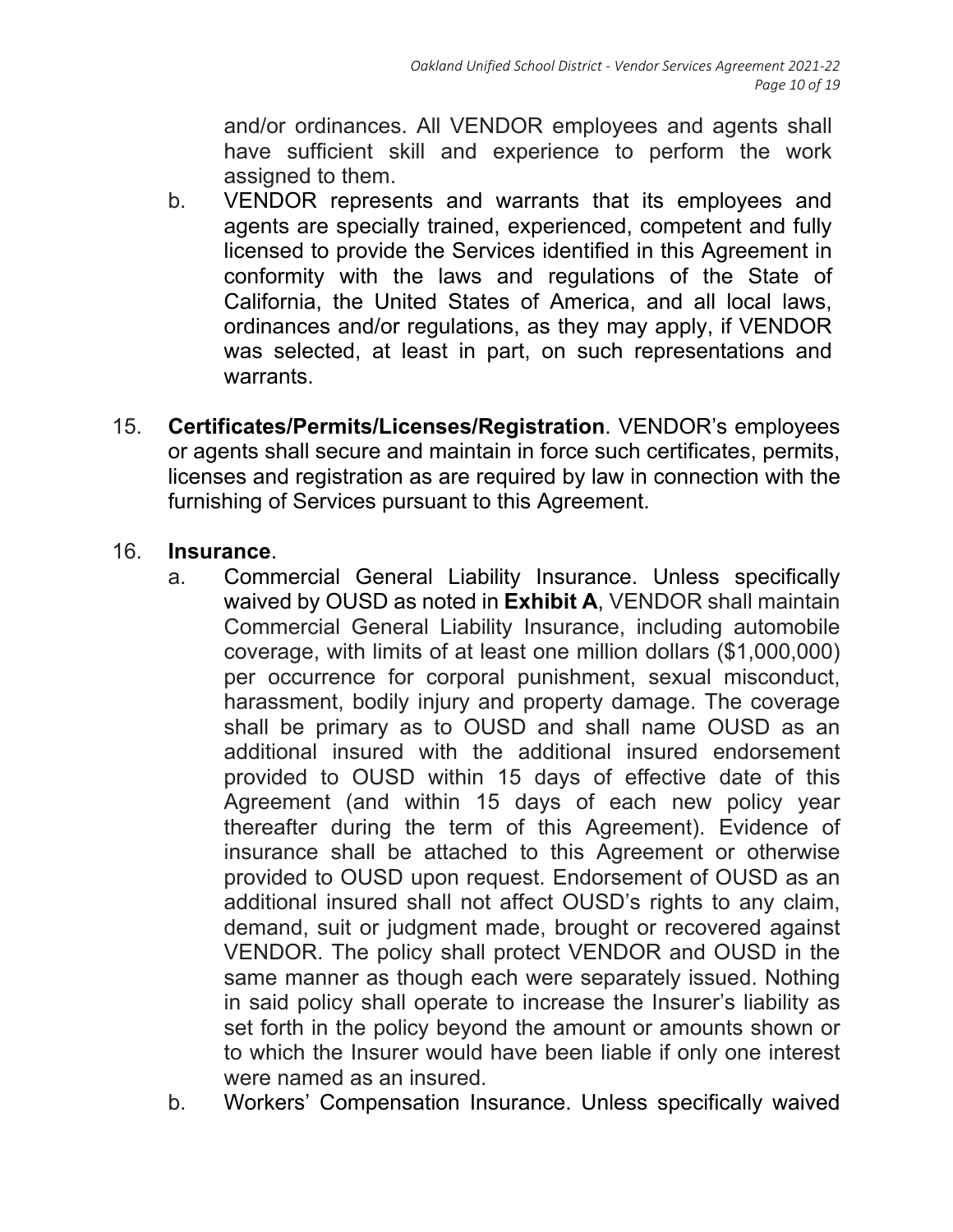by OUSD as noted in **Exhibit A**, VENDOR shall procure and maintain at all times during the performance of such work, Workers' Compensation Insurance in conformance with the laws of the State of California (including, but not limited to, Labor Code section 3700) and Federal laws when applicable. Employers' Liability Insurance shall not be less than one million dollars (\$1,000,000) per accident or disease.

#### 17. **Testing and Screening**.

- a. Tuberculosis Screening. Unless specifically waived by OUSD as noted in **Exhibit A**, VENDOR is required to screen employees who will be working at OUSD sites for more than six hours. VENDOR agents who work with students must submit to a tuberculosis risk assessment as required by Education Code section 49406 within the prior 60 days. If tuberculosis risk factors are identified, VENDOR agents must submit to an intradermal or other approved tuberculosis examination to determine that he/she is free of infectious tuberculosis. If the results of the examination are positive, VENDOR shall obtain an x-ray of the lungs. VENDOR, at its discretion, may choose to submit the agent to the examination instead of the risk assessment.
- b. Fingerprinting/Criminal Background Investigation. Unless specifically waived by OUSD as noted in **Exhibit A**, for all VENDOR employees, subcontractors, volunteers, and agents providing the Services, VENDOR shall ensure completion of fingerprinting and criminal background investigation, and shall request and regularly review subsequent arrest records. VENDOR confirms that no employee, subcontractor, volunteer, or agent providing the Services has been convicted of a felony, as that term is defined in Education Code section 45122.1. VENDOR shall provide the results of the investigations and subsequent arrest notifications to OUSD.

Waivers are not available for VENDORS whose employees, subcontractors, volunteers, and agents will have any contact with OUSD students.

c. VENDOR shall use either California Department of Justice or Be A Mentor, Inc. (http://beamentor.org/OUSDPartner) fingerprinting and subsequent arrest notification services.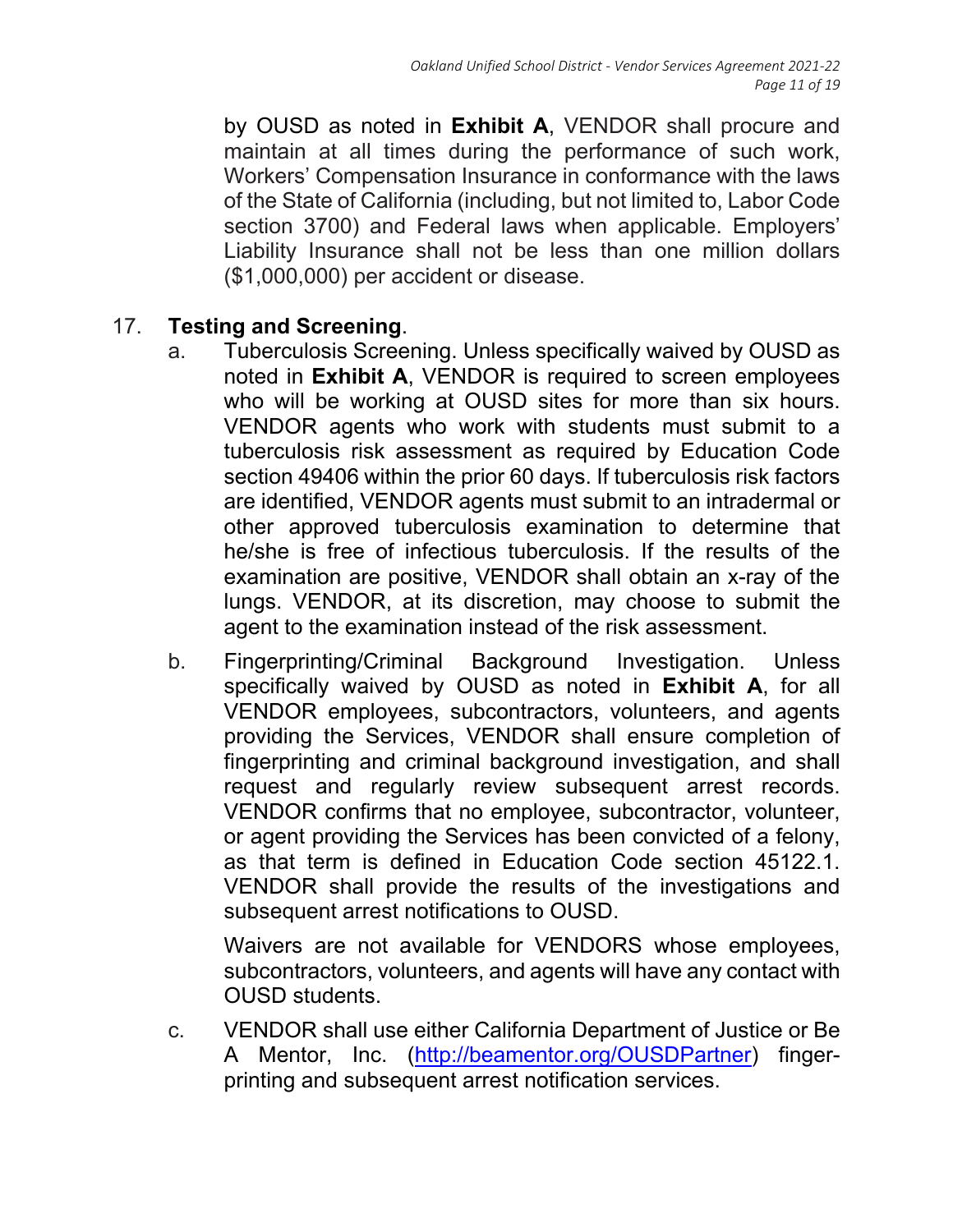d. VENDOR agrees to immediately remove or cause the removal of any employee, representative, agent, or person under VENDOR's control person from OUSD property upon receiving notice from OUSD of such desire. OUSD is not required to provide VENDOR with a basis or explanation for the removal request.

## 18. **Incident/Accident/Mandated Reporting**.

- a. VENDOR shall notify OUSD, via email pursuant to Paragraph 12 (Legal Notices), within twelve (12) hours of learning of any significant accident or incident. Examples of a significant accident or incident include, without limitation, an accident or incident that involves law enforcement, possible or alleged criminal activity, or possible or actual exposure to a communicable disease such as COVID-19. VENDOR shall properly submit required accident or incident reports within one business day pursuant to the procedures specified by OUSD. VENDOR shall bear all costs of compliance with this Paragraph.
- b. To the extent that an employee, subcontractor, agent, or representative of VENDOR is included on the list of mandated reporters found in Penal Code section 11165.7, VENDOR agrees to inform the individual, in writing that they are a mandated reporter, and describing the associated obligations to report suspected cases of abuse and neglect pursuant to Penal Code section 11166.5.

### 19. **Coronavirus/COVID-19**.

- a. Through its execution of this Agreement, VENDOR declares that it is able to meet its obligations and perform the Services required pursuant to this Agreement in accordance with any shelter-inplace (or similar) order or curfew (or similar) order ("Orders") issued by local or state authorities and with any social distancing/hygiene (or similar) requirements.
- b. To the extent that VENDOR provides Services in person and consistent with the requirements of Paragraph 10 (Invoicing), VENDOR agrees to include additional information in its invoices as required by OUSD if any Orders are issued by local or state authorities that would prevent VENDOR from providing Services in person.
- c. Consistent with the requirements of Paragraph 18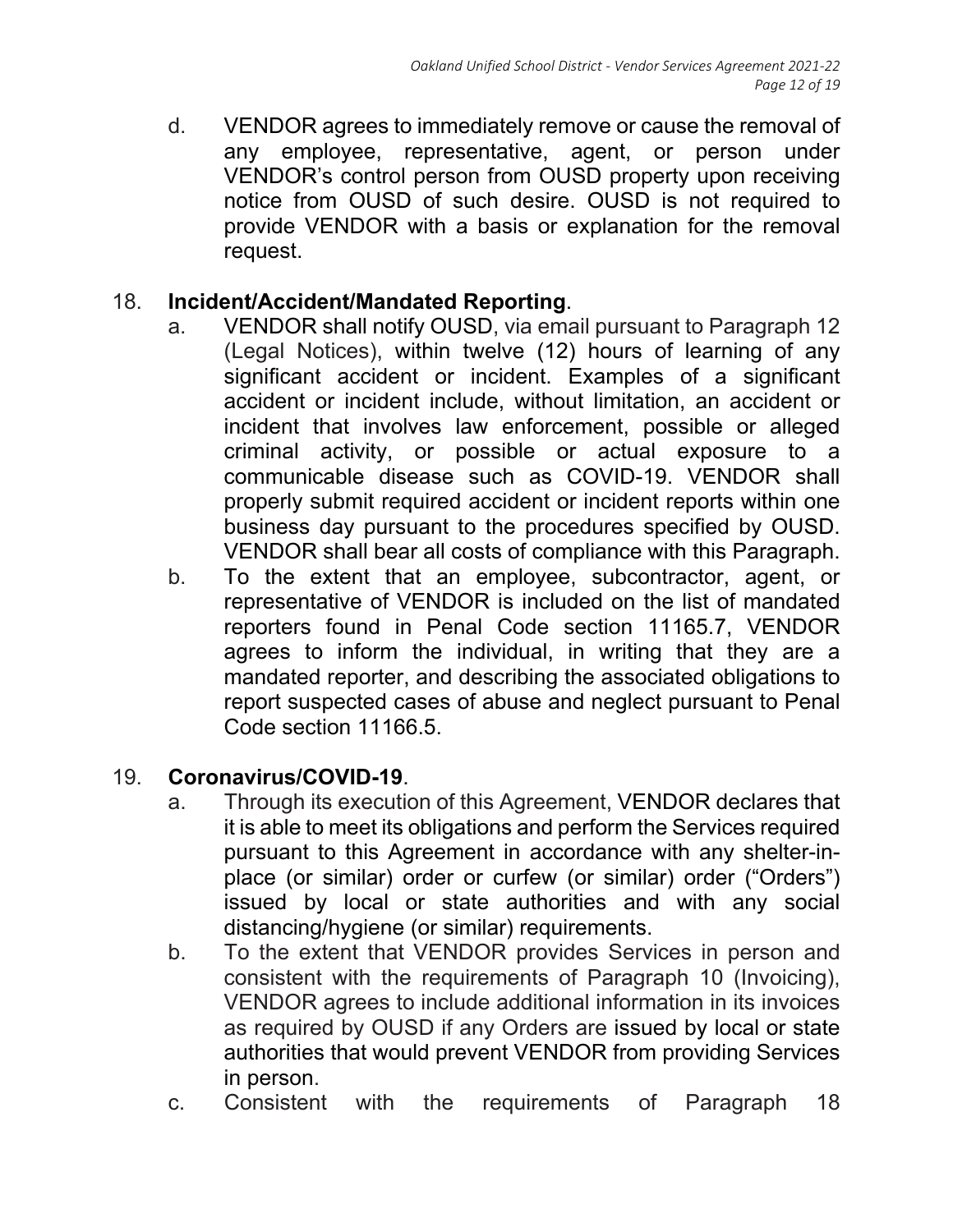(Incident/Accident/Mandated Reporting), VENDOR agrees to notify OUSD, via email pursuant to Paragraph 12 (Legal Notices), within twelve (12) hours if VENDOR or any employee, subcontractor, agent, or representative of VENDOR tests positive for COVID-19, shows or reports symptoms consistent with COVID-19, or reports to VENDOR possible COVID-19 exposure.

- d. VENDOR agrees to immediately adhere to and follow any OUSD directives regards health and safety protocols including, but not limited to, providing OUSD with information regarding possible exposure of OUSD employees to VENDOR or any employee, subcontractor, agent, or representative of VENDOR and information necessary to perform contact tracing, as well as complying with any OUSD testing and vaccination requirements.
- e. VENDOR shall bear all costs of compliance with this Paragraph, including but not limited to those imposed by this Agreement.
- 20. **Assignment**. The obligations of VENDOR under this Agreement shall not be assigned by VENDOR without the express prior written consent of OUSD and any assignment without the express prior written consent of OUSD shall be null and void.
- 21. **Non-Discrimination**. It is the policy of OUSD that in connection with all work performed under Contracts there be no discrimination because of race, color, ancestry, national origin, religious creed, physical disability, medical condition, marital status, sexual orientation, gender, or age; therefore, VENDOR agrees to comply with applicable Federal and California laws including, but not limited to, the California Fair Employment and Housing Act beginning with Government Code section 12900 and Labor Code section 1735 and OUSD policy. In addition, VENDOR agrees to require like compliance by all its subcontractor (s). VENDOR shall not engage in unlawful discrimination in employment on the basis of actual or perceived; race, color, national origin, ancestry, religion, age, marital status, pregnancy, physical or mental disability, medical condition, veteran status, gender, sex, sexual orientation, or other legally protected class.
- 22. **Drug-Free/Smoke Free Policy**. No drugs, alcohol, and/or smoking are allowed at any time in any buildings and/or grounds on OUSD property. No students, staff, visitors, VENDORS, or subcontractors are to use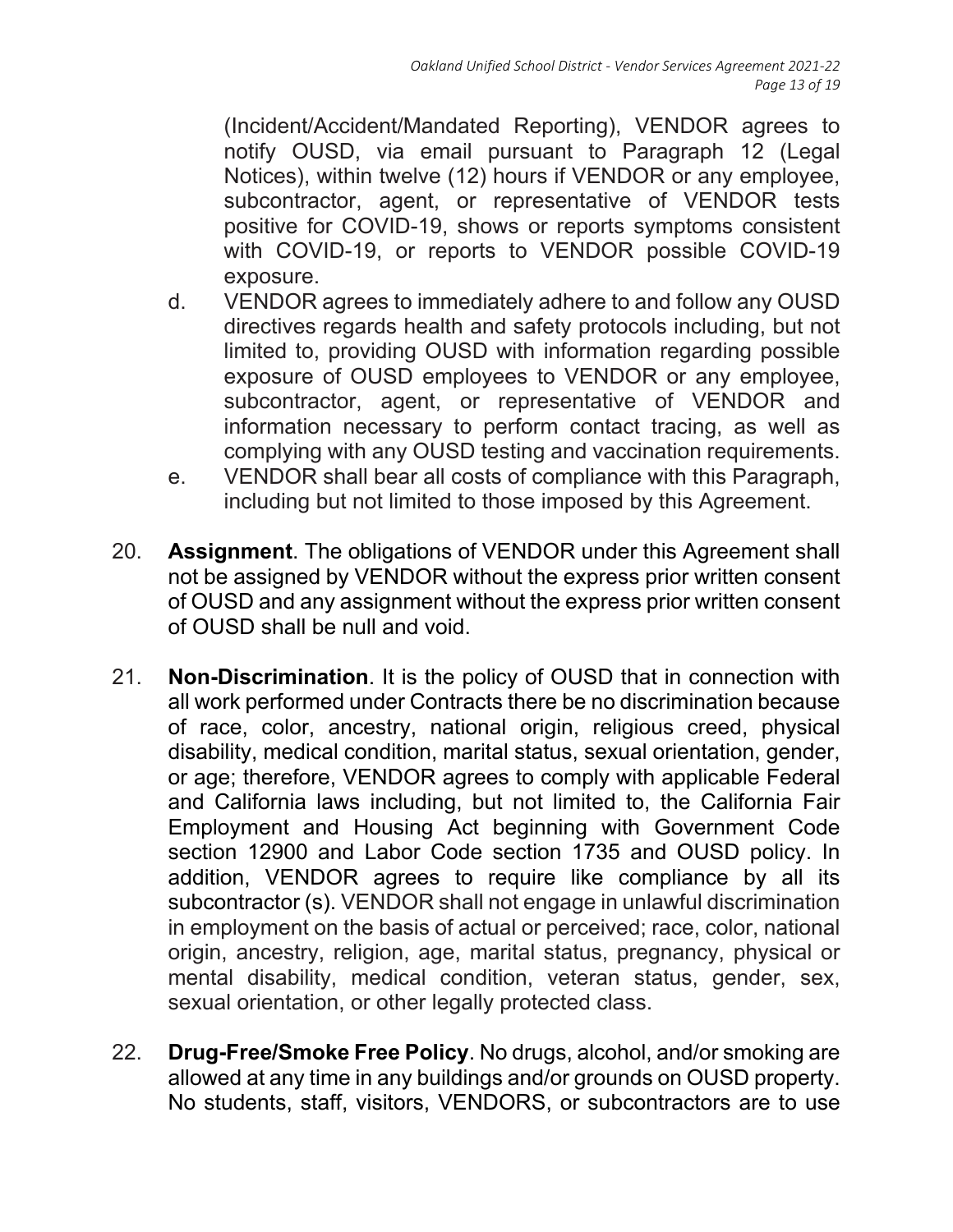controlled substances, alcohol or tobacco on these sites.

- 23. **Waiver**. No delay or omission by either PARTY in exercising any right under this Agreement shall operate as a waiver of that or any other right or prevent a subsequent act from constituting a violation of this Agreement.
- 24. **No Rights in Third Parties**. This Agreement does not create any rights in, or inure to the benefit of, any third party except as expressly provided herein.

# 25. **Conflict of Interest**.

- a. VENDOR shall abide by and be subject to all applicable, regulations, statutes, or other laws regarding conflict of interest. VENDOR shall not hire any officer or employee of OUSD to perform any service by this Agreement without the prior approval of OUSD Human Resources.
- b. VENDOR affirms to the best of his/her/its knowledge, there exists no actual or potential conflict of interest between VENDOR's family, business or financial interest and the services provided under this Agreement, and in the event of change in either private interest or services under this Agreement, any question regarding possible conflict of interest which may arise as a result of such change will be brought to OUSD's attention in writing.
- c. Through its execution of this Agreement, VENDOR acknowledges that it is familiar with the provisions of section 1090 *et seq.* and section 87100 *et seq.* of the Government Code, and certifies that it does not know of any facts which constitute a violation of said provisions. In the event VENDOR receives any information subsequent to execution of this Agreement which might constitute a violation of said provisions, VENDOR agrees it shall notify OUSD in writing.
- 26. **Certification Regarding Debarment, Suspension, Ineligibility and Voluntary Exclusion**. Through its execution of this Agreement, VENDOR certifies to the best of its knowledge and belief, that it and its principals are not presently debarred, suspended, proposed for debarment, declared ineligible, or voluntarily excluded from covered transactions by any Federal department or agency according to Federal Acquisition Regulation Subpart 9.4, and by signing this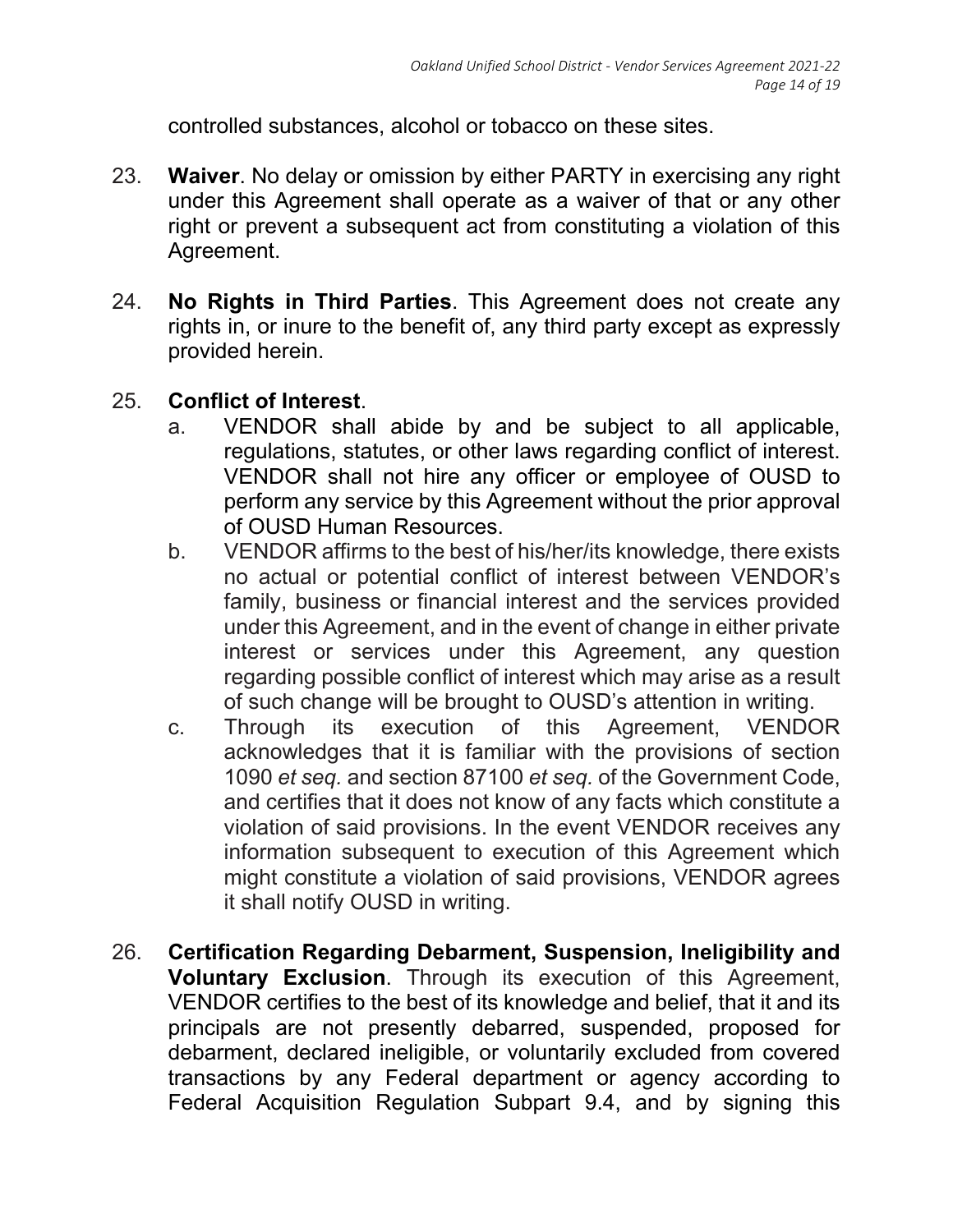contract, certifies that this vendor does not appear on the Excluded Parties List (https://www.sam.gov/).

27. **Limitation of OUSD Liability**. Other than as provided in this Agreement, OUSD's financial obligations under this Agreement shall be limited to the payment of the compensation described in Paragraph 8 (Compensation). Notwithstanding any other provision of this Agreement, in no event shall OUSD be liable, regardless of whether any claim is based on contract or tort, for any special, consequential, indirect or incidental damages, including, but not limited to, lost profits or revenue, arising out of, or in connection with, this Agreement for the Services performed in connection with this Agreement.

## 28. **Indemnification**.

- a. To the furthest extent permitted by California law, VENDOR shall indemnify, defend and hold harmless OUSD, its Governing Board, agents, representatives, officers, consultants, employees, trustees, and volunteers ("OUSD Indemnified Parties") from any and all claims or losses accruing or resulting from injury, damage, or death of any person or entity arising out of VENDOR's performance of this Agreement. VENDOR also agrees to hold harmless, indemnify, and defend OUSD Indemnified Parties from any and all claims or losses incurred by any supplier, VENDOR, or subcontractor furnishing work, services, or materials to VENDOR arising out of the performance of this Agreement. VENDOR shall, to the fullest extent permitted by California law, defend OUSD Indemnified Parties at VENDOR's own expense, including attorneys' fees and costs, and OUSD shall have the right to accept or reject any legal representation that VENDOR proposes to defend OUSD Indemnified Parties.
- b. To the furthest extent permitted by California law, OUSD shall indemnify, defend, and hold harmless VENDOR, its Board, agents, representatives, officers, consultants, employees, trustees, and volunteers ("VENDOR Indemnified Parties") from any and all claims or losses accruing or resulting from injury, damage, or death of any person or entity arising out of OUSD's performance of this Agreement. OUSD shall, to the fullest extent permitted by California law, defend VENDOR Indemnified Parties at OUSD's own expense, including attorneys' fees and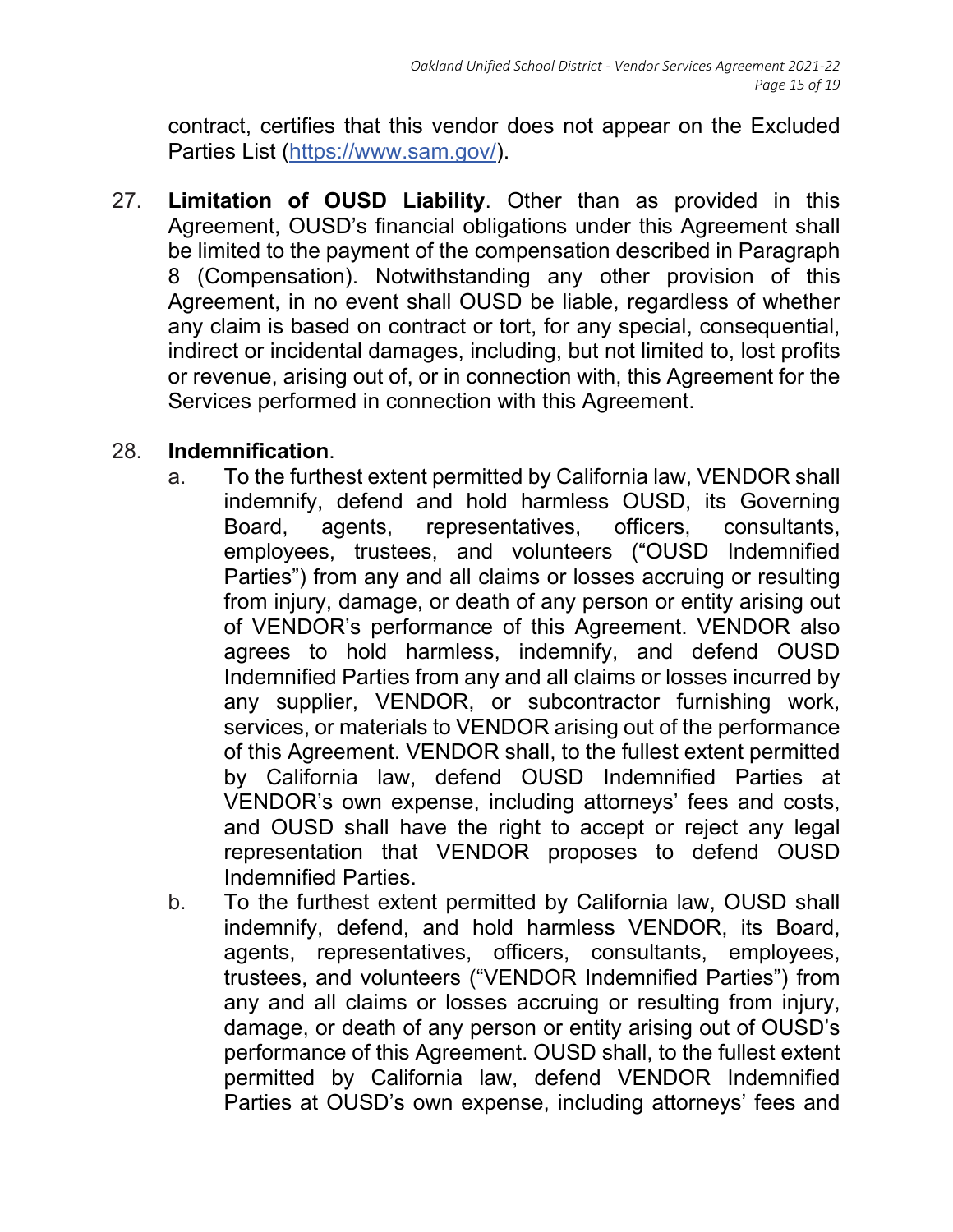costs.

- 29. **Audit**. VENDOR shall establish and maintain books, records, and systems of account, in accordance with generally accepted accounting principles, reflecting all business operations of VENDOR transacted under this Agreement. VENDOR shall retain these books, records, and systems of account during the term of this Agreement and for three (3) years after the End Date. VENDOR shall permit OUSD, its agent, other representatives, or an independent auditor to audit, examine, and make excerpts, copies, and transcripts from all books and records, and to make audit(s) of all billing statements, invoices, records, and other data related to Services covered by this Agreement. Audit(s) may be performed at any time, provided that OUSD shall give reasonable prior notice to VENDOR and shall conduct audit(s) during VENDOR'S normal business hours, unless VENDOR otherwise consents.
- 30. **Litigation**. This Agreement shall be deemed to be performed in Oakland, California and is governed by the laws of the State of California, but without resort to California's principles and laws regarding conflict of laws. The Alameda County Superior Court shall have jurisdiction over any litigation initiated to enforce or interpret this Agreement.
- 31. **Incorporation of Recitals and Exhibits**. Any recitals and exhibits attached to this Agreement are incorporated herein by reference. VENDOR agrees that to the extent any recital or document incorporated herein conflicts with any term or provision of this Agreement, the terms and provisions of this Agreement shall govern.
- 32. **Integration/Entire Agreement of Parties**. This Agreement constitutes the entire agreement between the PARTIES and supersedes all prior discussions, negotiations, and agreements, whether oral or written. This Agreement may be amended or modified only by a written instrument executed by both PARTIES.
- 33. **Severability**. If any term, condition or provision of this Agreement is held by a court of competent jurisdiction to be invalid, void or unenforceable, the remaining provisions will nevertheless continue in full force and effect, and shall not be affected, impaired or invalidated in any way.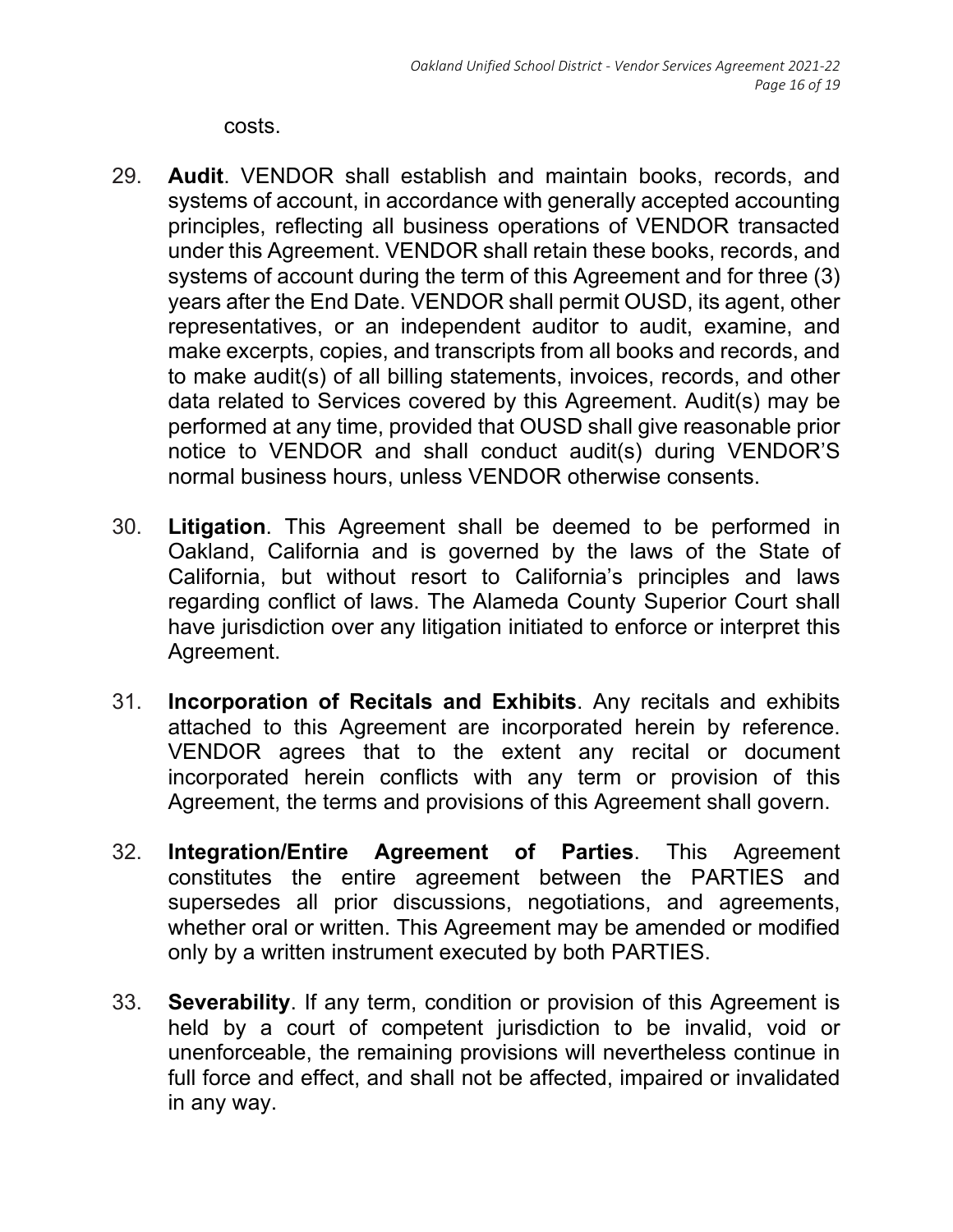- 34. **Provisions Required By Law Deemed Inserted**. Each and every provision of law and clause required by law to be inserted in this Agreement shall be deemed to be inserted herein and this Agreement shall be read and enforced as though it were included therein.
- 35. **Captions and Interpretations**. Section and paragraph headings in this Agreement are used solely for convenience, and shall be wholly disregarded in the construction of this Agreement. No provision of this Agreement shall be interpreted for or against a PARTY because that PARTY or its legal representative drafted such provision, and this Agreement shall be construed as if jointly prepared by the PARTIES.
- 36. **Calculation of Time**. For the purposes of this Agreement, "days" refers to calendar days unless otherwise specified and "hours" refers to hours regardless of whether it is a work day, weekend, or holiday.
- 37. **Counterparts and Electronic Signature**. This Agreement, and all amendments, addenda, and supplements to this Agreement, may be executed in one or more counterparts, all of which shall constitute one and the same amendment. Any counterpart may be executed and delivered by facsimile or other electronic signature (including portable document format) by either PARTY and, notwithstanding any statute or regulations to the contrary (including, but not limited to, Government Code section 16.5 and the regulations promulgated therefrom), the counterpart shall legally bind the signing PARTY and the receiving PARTY may rely on the receipt of such document so executed and delivered electronically or by facsimile as if the original had been received. Through its execution of this Agreement, each PARTY waives the requirements and constraints on electronic signatures found in statute and regulations including, but not limited to, Government Code section 16.5 and the regulations promulgated therefrom.
- 38. **W-9 Form**. If VENDOR is doing business with OUSD for the first time, VENDOR acknowledges that it must complete and return a signed W-9 form to OUSD.
- 39. **Agreement Publicly Posted**. This Agreement, its contents, and all incorporated documents are public documents and will be made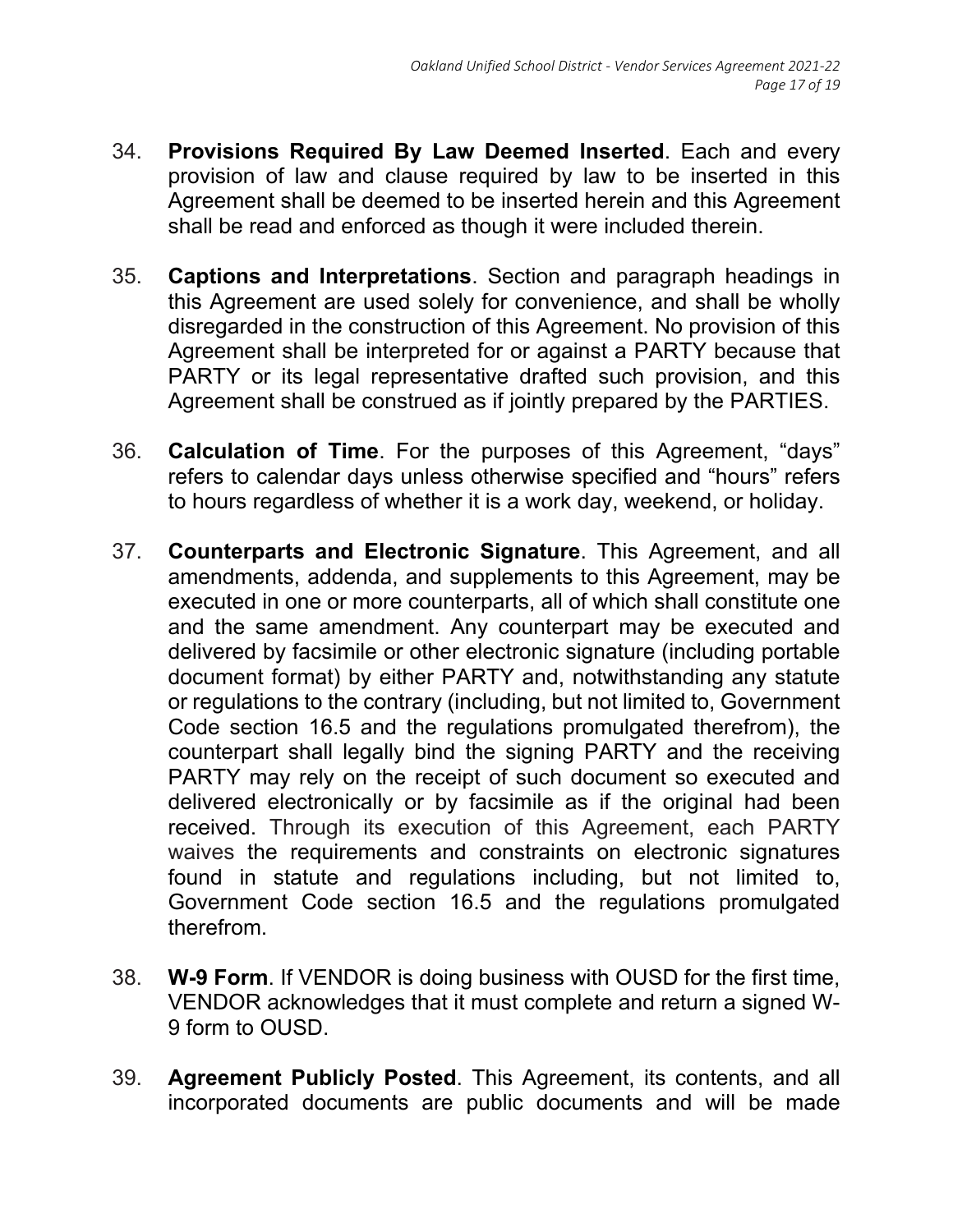available by OUSD to the public online via the Internet.

## 40. **Signature Authority**.

- a. Each PARTY has the full power and authority to enter into and perform this Agreement, and the person(s) signing this Agreement on behalf of each PARTY has been given the proper authority and empowered to enter into this Agreement.
- b. Notwithstanding subparagraph (a), only the Superintendent, Chiefs, Deputy Chiefs, and the General Counsel have been delegated the authority to sign contracts for OUSD, and only under limited circumstances, which require ratification by the OUSD Governing Board. VENDOR agrees not to accept the signature of another other OUSD employee as having the proper authority and empowered to enter into this Agreement or as legally binding in any way.
- c. Notwithstanding Paragraph 11, if this Agreement is executed by the signature of the Superintendent, Chiefs, Deputy Chiefs, or General Counsel under their delegated authority, and the Board thereafter declines to ratify the Agreement, the Agreement shall automatically terminate on the date that the Board declines to ratify it. OUSD shall compensate VENDOR for Services satisfactorily provided through the date of termination. Upon termination, VENDOR shall provide OUSD with all materials produced, maintained, or collected by VENDOR pursuant to this Agreement, whether or not such materials are complete or incomplete or are in final or draft form.
- 41. **Contract Contingent on Governing Board Approval**. OUSD shall not be bound by the terms of this Agreement unless and until it has been (i) formally approved by OUSD's Governing Board or (ii) validly and properly executed by the OUSD Superintendent, the General Counsel, or a Chief or Deputy Chief authorized by the Education Code or Board Policy, and no payment shall be owed or made to VENDOR absent such formal approval or valid and proper execution.

# REST OF PAGE IS INTENTIONALLY LEFT BLANK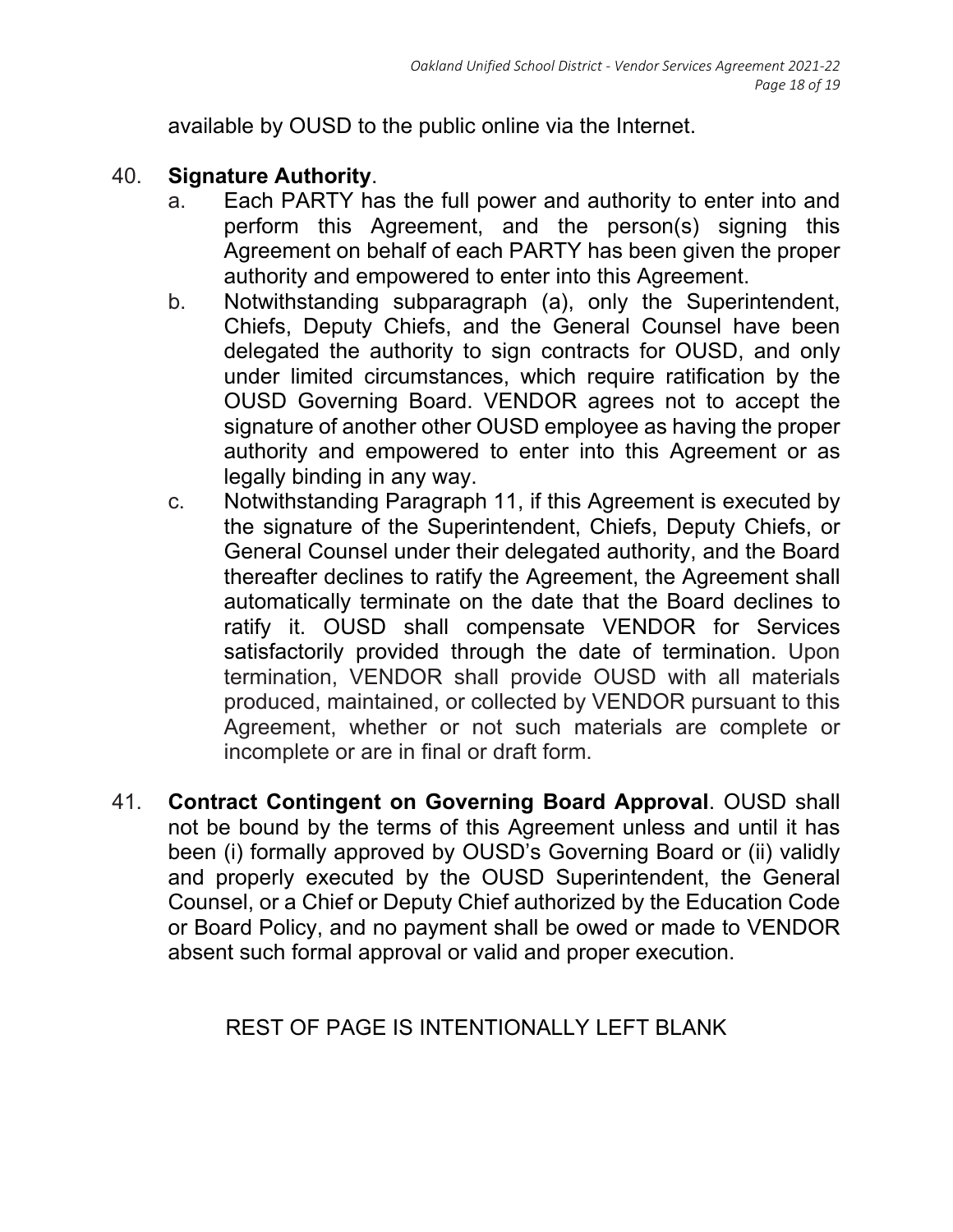IN WITNESS WHEREOF, the PARTIES hereto agree and execute this Agreement and to be bound by its terms and conditions:

|                                | <b>VENDOR</b> |  |
|--------------------------------|---------------|--|
| Name: Claremont Partners, Inc. | Signature:    |  |
| <b>Position: Partner</b>       | Date:         |  |

One of the terms and conditions to which VENDOR agrees by its signature is subparagraph (e) of Paragraph 8 (Compensation), which states that VENDOR acknowledges and agrees not to expect or demand payment for any Services performed prior to the PARTIES, particularly OUSD, validly and properly executing this Agreement until this Agreement is validly and properly executed and shall not rely on verbal or written communication from any individual, other than the President of the OUSD Governing Board, the OUSD Superintendent, or the OUSD General Counsel, stating that OUSD has validly and properly executed this Agreement. VENDOR specifically acknowledges and agrees to this term/condition on the above date.

| <b>OUSD</b>                                                         |
|---------------------------------------------------------------------|
| Name: Lisa Grant Dawson<br>Signature:                               |
| 12/17/2022<br>Position: Chief Business Officer<br>Date:             |
| $\Box$ Board President                                              |
| $\Box$ Superintendent                                               |
| $\boxtimes$ Chief/Deputy Chief/Executive Director                   |
|                                                                     |
| Name: Kyla Johnson-Trammell<br>Signature:                           |
| Position: Secretary, Board of Education<br>Date:                    |
| Template approved as to form by OUSD Office of the General Counsel. |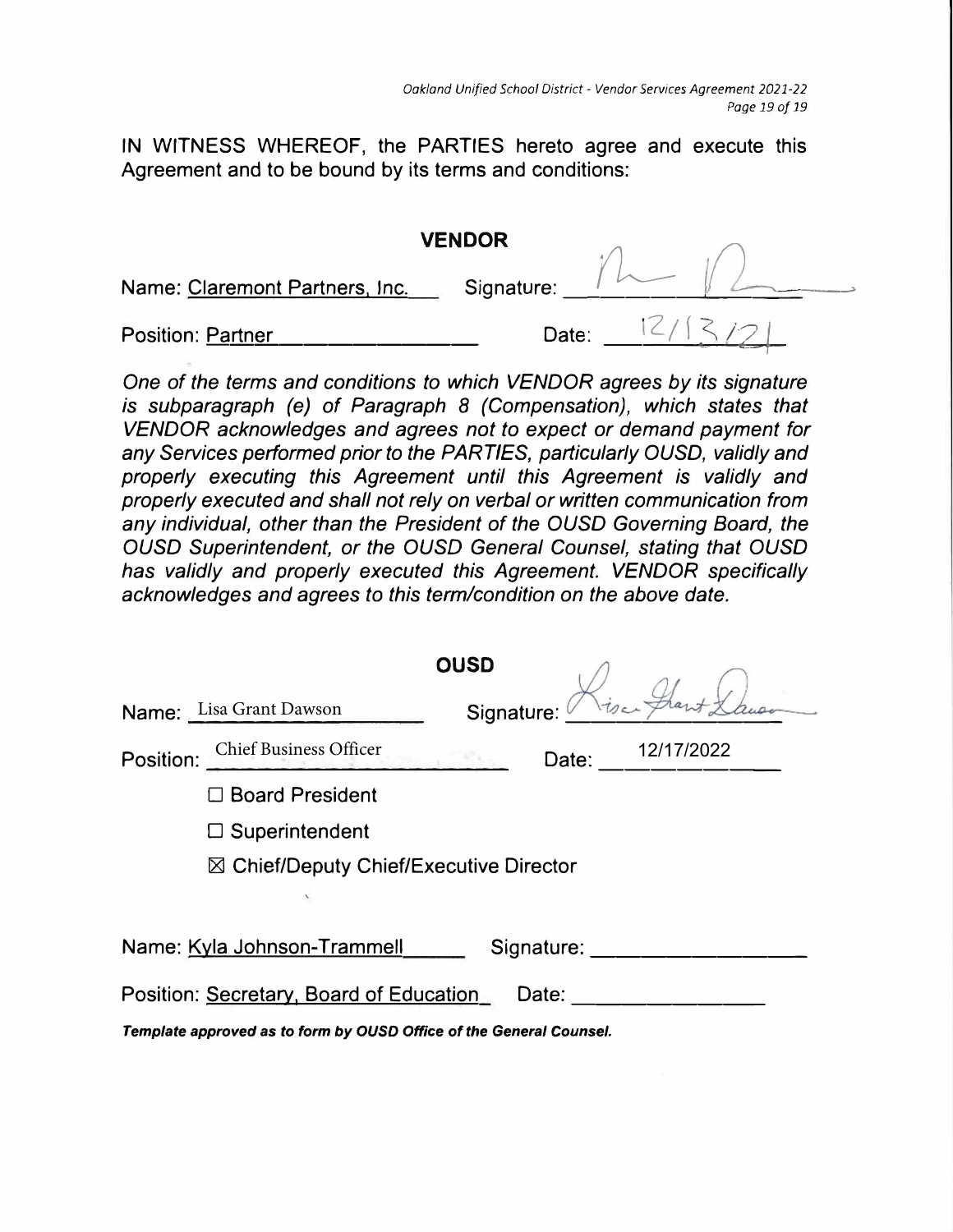# **EXHIBIT A**

#### 1A. **General Description of Services to be Provided**: *Provide a description of the service(s) VENDOR will provide.*

Add General Description of Services

On behalf of the Health Benefits Governance Board (HBGB), Claremont Partners works with the HBGB Communications Subcommittee to ensure that HBGB meeting minutes are drafted in detail and shared with all stakeholders, share employee benefits communications best practices from other school districts, including demonstration of other school districts' benefits web sites, employee newsletters and Board of Education presentations, establish and maintain consistent HBGB brand and consistent voice for the health benefit programs.

For open enrollment, benefit plan change and promotion of the Employee Assistance Program, Claremont's communications efforts have included creating HBGB logo meeting the requirements of all labor units, developing background on the HBGB mission and values, and the rationale for changes to certain health benefits, overall communications campaign including drafting of emails, hard copy letters and web announcements regarding changes, coordination of in-person workshops with vendors, reviewing employee feedback shared by labor unions and District on health benefits and suggesting changes in communications strategy to align with employee feedback, providing benefits web page layout suggestions and reviewing to ensure that all material is up-to-date, coordinate input from labor and District stakeholders on editorial calendar which sets 12-month schedule for publishing information on all employee health programs, health fund income and expense, employee health topics and in-person benefits workshops as needed.

Employee communications campaigns currently under way for the 2021-22 year include VSP and eye health, Delta Dental and oral health, Kaiser and employee wellness and Wageworks FSA 125 and how to take advantage of flexible spending accounts. Additionally, vendor will maintain list of HBGB projects including the following per project: initiation date, target date, assigned party, any revised target date information and current status, also maintain a list of completed projects.

1B. **Description of Services to be Provided During School Closure or Similar Event**: *If there is a school closure (e.g., due to poor air quality, planned loss of power, COVID-19) or similar event in which school sites and/or District offices may be closed or otherwise inaccessible, would services be able to continue?* 

 $\Box$  No, services would not be able to continue.

 $\boxtimes$  Yes, services would be able to continue as described in 1A.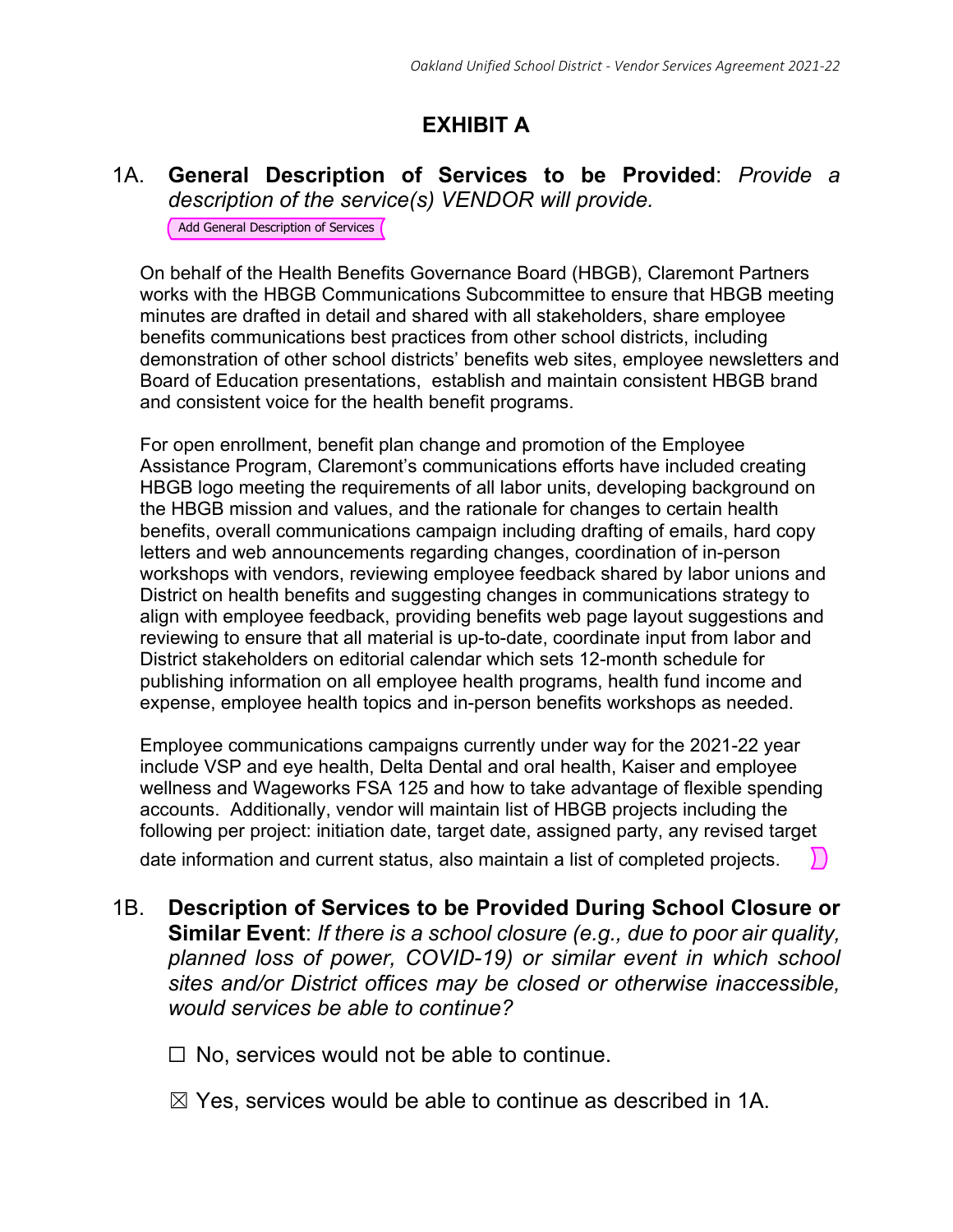- $\Box$  Yes, but services would be different than described in 1A. Please briefly describe how the services would be different. Add Description of Different Services (Click or tap here to enter text.)
- 1C. **Rate of Compensation**: *Please describe the basis by which compensation will be paid to VENDOR:*
	- □ Hourly Rate:  $\frac{\gamma_{\text{Hourly Rate}}}{\gamma_{\text{Hour}}}\left(\text{Click or tap here to enter text.}\right)$  per hour
	- □ Daily Rate:  $\frac{\gamma}{\sqrt{2}}$  Daily Rate (Click or tap here to enter text.) per day
	- □ Weekly Rate:  $\frac{1}{2}$  Weekly Rate Click or tap here to enter text. per week
	- ☒ Monthly Rate: **\$3,826.00**
	- □ Per Student Served Rate: **\$** Per Student Rate Click or tap here to enter text.  $\sum$  per student served
	- ☐ Performance/Deliverable Payments: Describe the performance and/or deliverable(s) as well as the associated rate(s) below:

Performance/Deliverables (Establishing quantitative measurement of employee engagement through these initiatives has not yet occurred, but will be developed.)

2. **Specific Outcomes**: *(A) What are the expected outcomes from the services of this Agreement? Please be specific. For example, as a result of the service(s): How many more OUSD students will graduate from high school? How many more OUSD students will attend school 95% or more? How many more OUSD students will have meaningful internships and/or paying jobs? How many more OUSD students will have access to, and use, the health services they need? (B) Please describe the measurable outcomes specific to the services. Please complete the sentence prompt: "Participants will be able to…" C. If applicable, please provide details of program participation. Please complete the sentence prompt: "Students will…"*

 $\overline{S}$  Specific Outcomes  $\overline{S}$  The vendor will be assisting in guiding the HBGB in executing significant communication efforts regarding employee health and welfare programs. Establishing quantitative measurement of employee engagement through these initiatives has not yet occurred, but will be developed. The vendor will also provide minutes for HBGB Board meetings and Sub-committee meetings))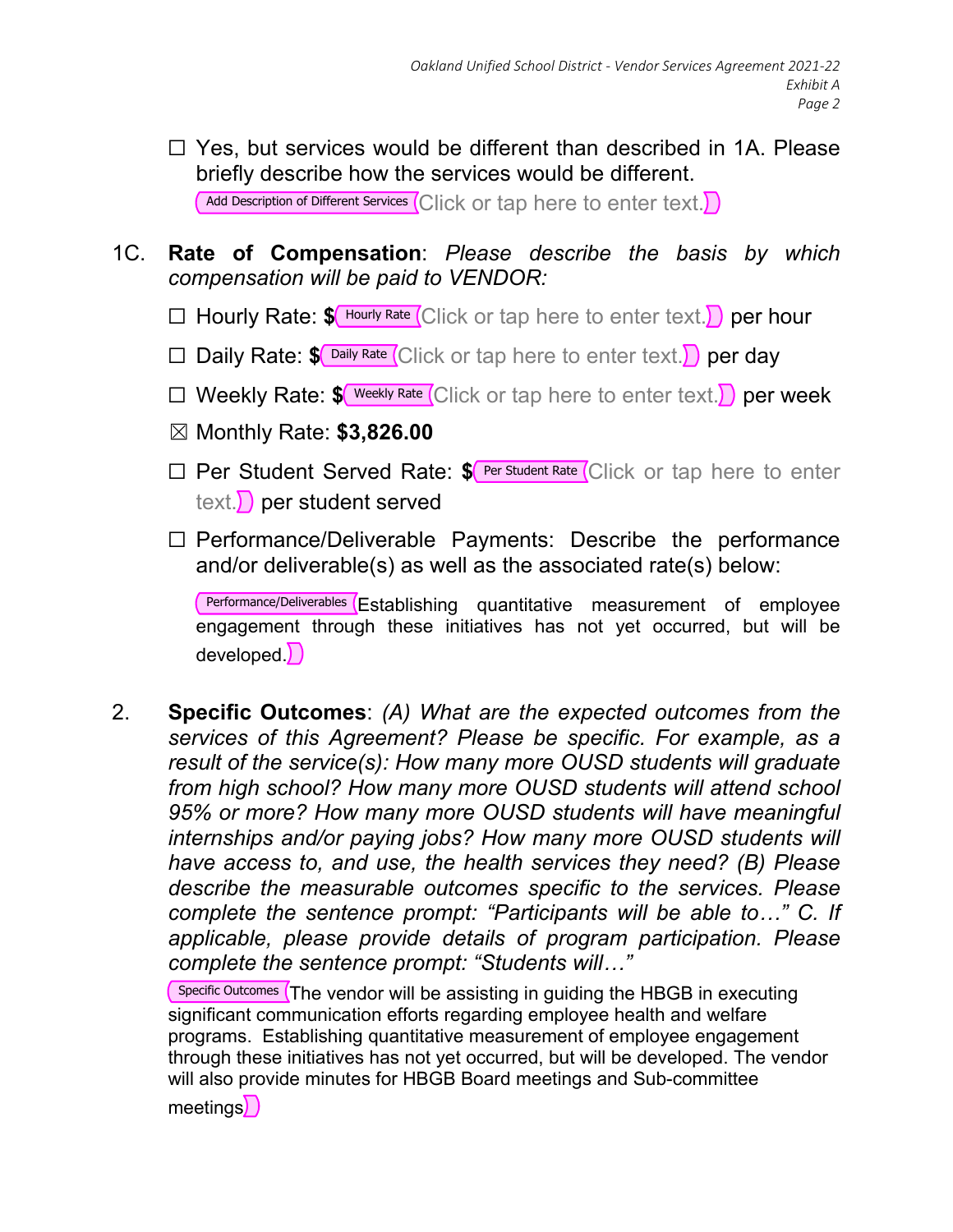### 3. **Alignment with School Plan for Student Achievement – SPSA (required if using State or Federal Funds):** *Please select the appropriate option below:*

□ Action Item included in Board Approved SPSA (no additional documentation required) – Item Number:

Item Number Click or tap here to enter text.

- $\Box$  Action Item added as modification to Board Approved SPSA  $-$ School site must submit the following documents to the Strategic Resource Planning for approval through the Escape workflow process:
	- Meeting announcement for meeting in which the SPSA modification was approved.
	- Minutes for meeting in which the SPSA modification was approved indicating approval of the modification.
	- Sign-in sheet for meeting in which the SPSA modification was approved.

4. **Waivers**: *OUSD has waived the following. Confirmation of the waiver is attached herewith:* 

□ Commercial General Liability Insurance (Waiver only available, at OUSD's sole discretion, if VENDOR's employees, subcontractors, volunteers, and agents will have no contact (in-person *or virtual*) with OUSD students, and the compensation not-to-exceed amount is \$25,000 or less.)

☐ Workers' Compensation Insurance (Waiver only available, at OUSD's sole discretion, if VENDOR has no employees.)

☒ Tuberculosis Screening (Waiver only available, at OUSD's sole discretion, if VENDOR's employees, subcontractors, volunteers, and agents will have no in-person contact with OUSD students.)

☒ Fingerprinting/Criminal Background Investigation (Waiver only available, at OUSD's sole discretion, if VENDOR's employees, subcontractors, volunteers, and agents will have no contact (in-